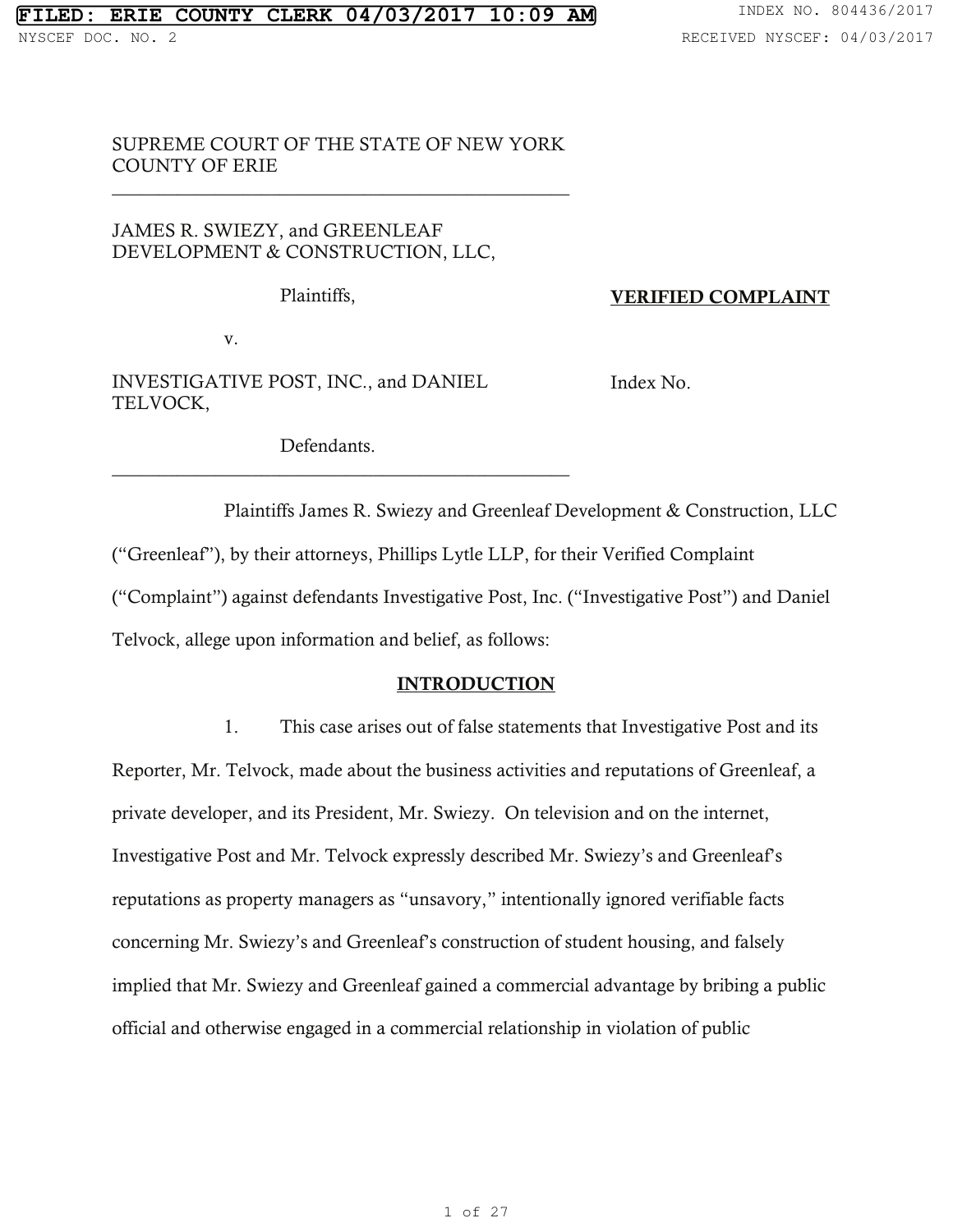procurement laws. These statements are all false, and are all causing Greenleaf and Mr. Swiezy to incur substantial damages.

2. At all times relevant hereto, Greenleaf owned an assemblage of properties adjacent to the SUNY College at Buffalo campus ("Buffalo State"). Four years ago, due to a student housing shortage, Buffalo State approached Mr. Swiezy about the possibility of having Greenleaf build the needed student housing because the assemblage of properties owned by Greenleaf was ideally and uniquely situated for that purpose. BSCR Corporation ("BSCR"), a private foundation that raises funds to support Buffalo State, also owned properties adjacent to Buffalo State. BSCR desired to acquire certain of Greenleaf's properties so BSCR could build a visitor center at Buffalo State. Consequently, complex and protracted arms' length negotiations ensued over a three-year period among BSCR, Greenleaf, Buffalo State, and the State University of New York ("SUNY"). Each party in such negotiations was represented by sophisticated counsel.

3. In 2016, BSCR and Greenleaf, through Mr. Swiezy and the commonly owned affiliate Campus Walk One, LLC ("CW"), entered into a Contract for Transfer of Real Property ("Contract"), through which BSCR and CW exchanged certain parcels of real property in the neighborhood surrounding Buffalo State so that (i) CW could acquire from BSCR certain parcels needed to be added to Greenleaf's properties to accommodate a student housing complex adjacent to Buffalo State called Campus Walk (the "Project"), and (ii) BSCR could acquire from Greenleaf certain parcels that were necessary to accommodate other Buffalo State facilities to be built by BSCR. Simultaneously, CW entered into an Affiliation Agreement with SUNY, through which CW obtained certain rights regarding the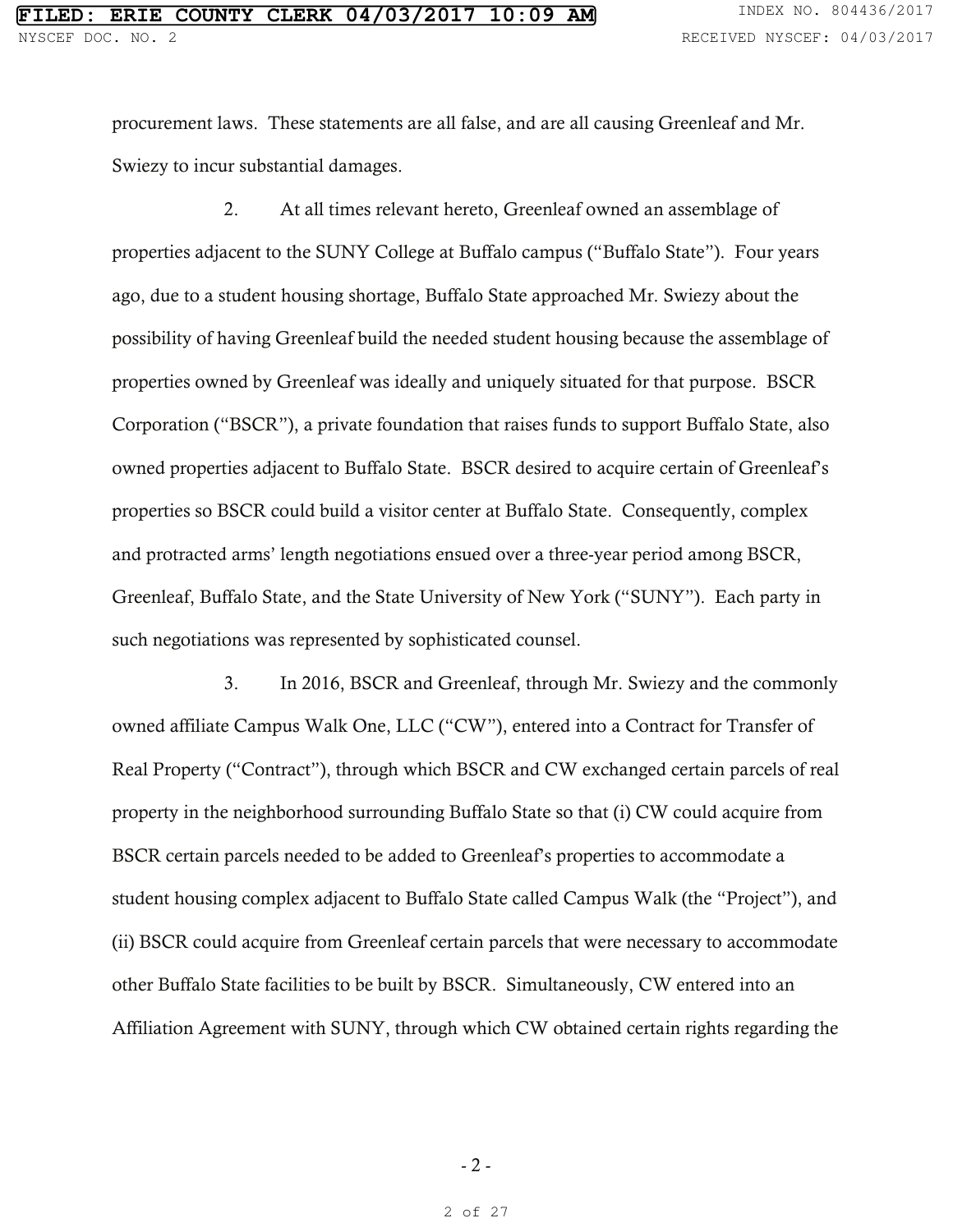rental of Campus Walk units to Buffalo State students (collectively, the Contract and the Affiliation Agreement are the "Agreement").

4. While the Agreement was being negotiated, Investigative Post and Mr. Telvock interviewed a handful of Greenleaf's former tenants, some of whom made negative remarks about the conditions of certain Greenleaf properties. Even though Mr. Swiezy spoke with Mr. Telvock, and provided emails disputing the former tenants' allegations line-by-line and giving context about their complaints, Investigative Post aired a one-sided, negative story on WGRZ-Channel 2 in November 2015 portraying Greenleaf and Mr. Swiezy in a false light and attacking and damaging their business and personal reputations.

5. On February 21, 2017, Investigative Post and Mr. Telvock targeted Greenleaf and Mr. Swiezy again. With the bottom ticker of WGRZ Channel 2's news screen emblazoned with the unsupported statement "BUFF STATE HOUSING DEAL RAISES RED FLAGS," and using the false and misleading November 2015 report as a pretext to deem Greenleaf's reputation "unsavory," Investigative Post falsely characterized the Agreement as an "unusual deal" that does not follow the "usual rules" pertaining to "competitive bidding." Investigative Post and Mr. Telvock further attacked and damaged Greenleaf's and Mr. Swiezy's business and personal reputations through false statements and narratives as set forth in detail below.

#### PARTIES

6. Plaintiff Mr. Swiezy is an individual who resides at 25 Lincoln Parkway, Buffalo, New York 14222.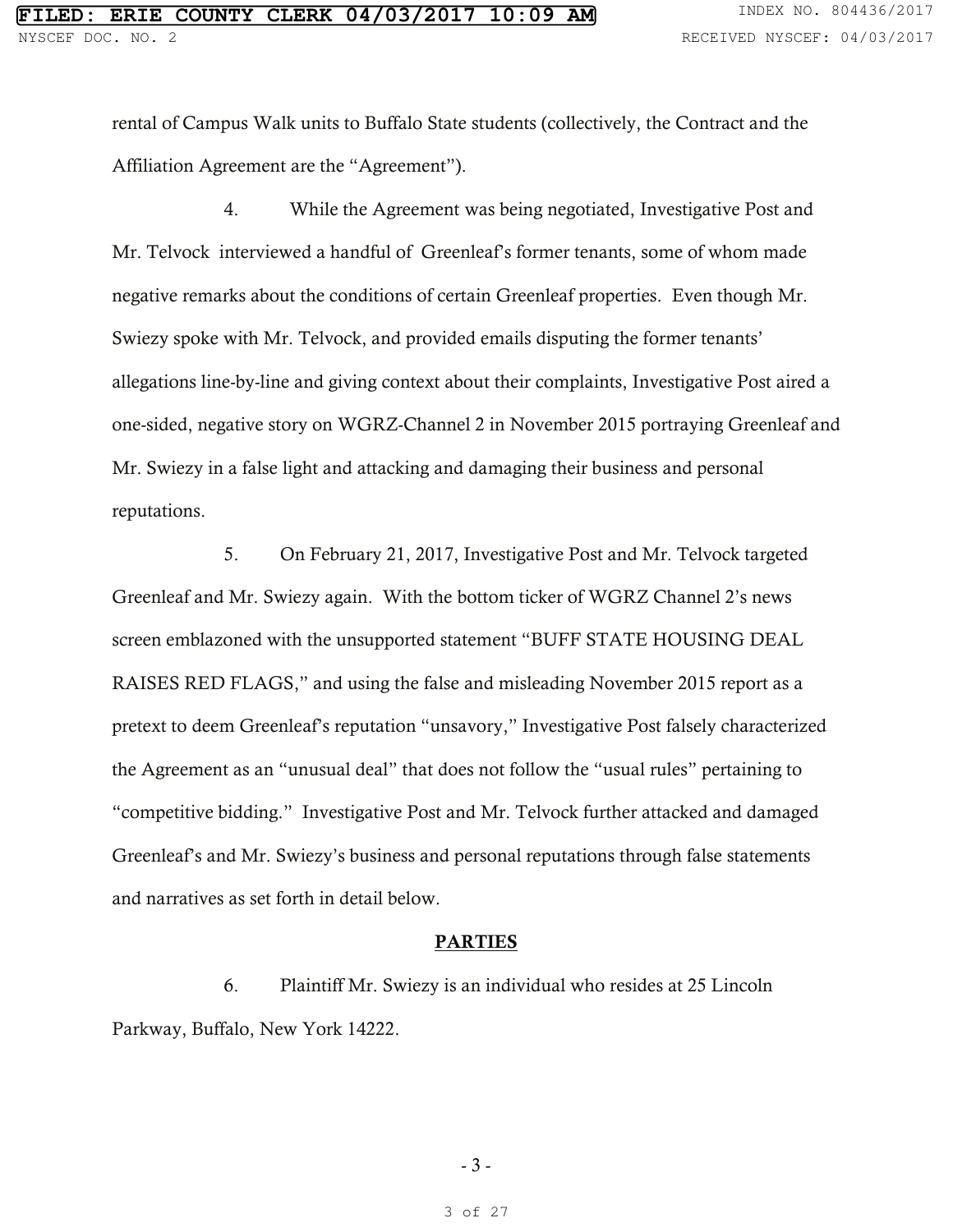7. Plaintiff Greenleaf is a limited liability company organized under the laws of the State of New York, with its principal place of business at 1131 Delaware Avenue, Buffalo, New York 14209.

8. Defendant Investigative Post is a not-for-profit corporation incorporated under the laws of the State of New York, with its principal place of business at 487 Main Street, Suite 300, Buffalo, New York 14203.

9. As a not-for-profit newsroom, Investigative Post relies on donations to financially support its "watchdog journalism."

10. Defendant Mr. Telvock is an individual who resides at 907 Schopper Road, East Aurora, New York 14052, and is Investigative Post's Environmental Reporter.

#### **FACTS**

### I. Investigative Post airs a misleading, one-sided report about Greenleaf

11. On November 11, 2015, Investigative Post aired a report on WGRZ Channel 2 concerning Greenleaf (http://www.investigativepost.org/2015/11/11/housingfirm-has-checkered-history/ (last accessed April 3, 2017)) ("First Report").

12. In the First Report, Mr. Telvock interviewed a handful of former Greenleaf tenants who made allegations about the condition of certain Greenleaf properties, including "plumbing problems, electrical hazards, and insufficient heat," and stated that "there are a lot of unhappy former Greenleaf tenants."

13. Before the First Report, Mr. Swiezy gave Investigative Post detailed emails refuting Greenleaf's former tenants' contentions about the condition of certain Greenleaf properties, and gave references of satisfied Greenleaf tenants, contractors, neighbors, and vendors, both current and past.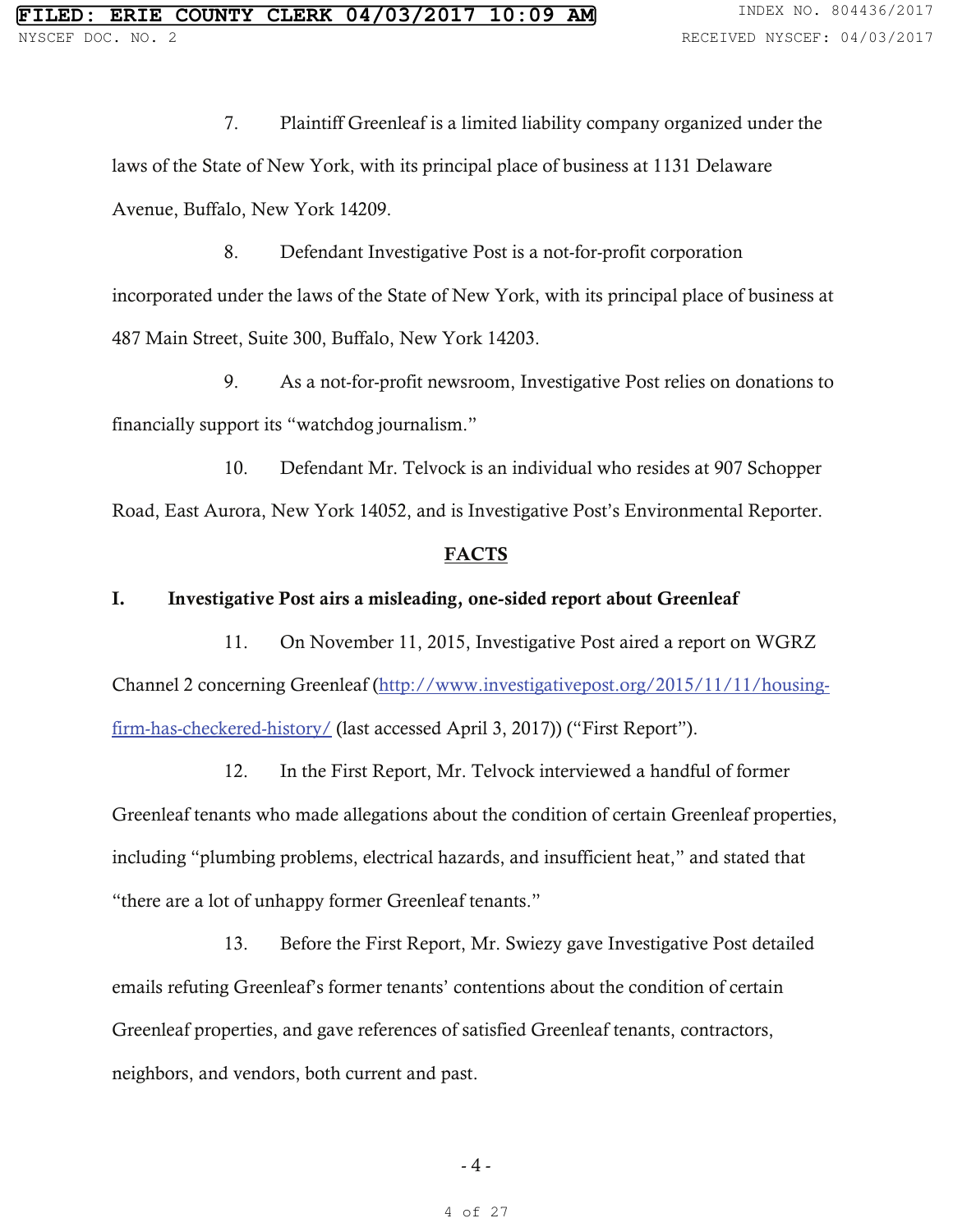14. Notwithstanding Mr. Swiezy's statements to Mr. Telvock that he was "focusing on a very small subset in relation to the total number of tenants we have," and notwithstanding interviews of several individuals who have had positive experiences with Greenleaf, the First Report repeatedly attacked Mr. Swiezy's reputation and Greenleaf's business reputation as a property manager.

15. In the First Report, Mr. Telvock and Investigative Post selectively edited and aired an approximately five-second second clip of an interview of Louis Petrucci, Assistant Director of City of Buffalo Department of Permit and Inspection Services. In the selectively edited clips, Mr. Petrucci purports to agree with Mr. Telvock's statement that "Greenleaf is not always willing to address code violations." Upon information and belief, that interview, in which Mr. Petrucci spoke positively about Greenleaf's reputation for addressing housing code issues, lasted for more than 20 minutes, and the selected clip was edited out of context.

16. By intentionally ignoring information Mr. Swiezy provided to Investigative Post that explained, contextualized, and refuted Investigative Post's false narrative that Greenleaf was an irresponsible landlord, and by selectively editing an interview with a City of Buffalo Inspector, Investigative Post and Mr. Telvock falsely implied a negative impression about Mr. Swiezy's and Greenleaf's property management reputation, and have maliciously created a negative implication designed to damage Mr. Swiezy's and Greenleaf's reputations.

### II. Investigative Post's false and misleading report about Campus Walk

17. On February 21, 2017, Investigative Post aired a report on WGRZ Channel 2 concerning Campus Walk ("Second Report")

- 5 -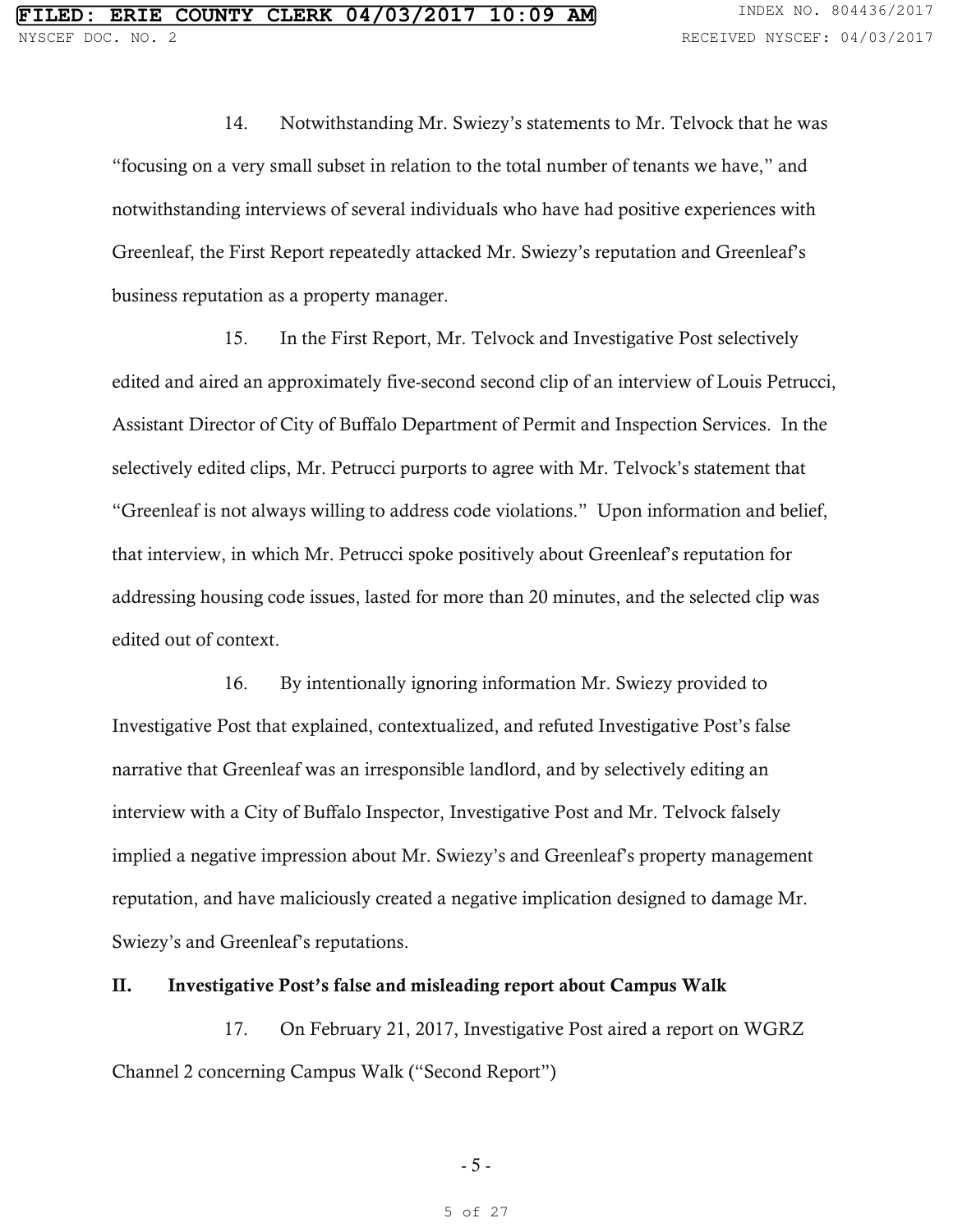(http://www.investigativepost.org/2017/02/21/buff-states-deal-with-greenleaf-raises-redflags/ (last accessed April 3, 2017)).

18. The Second Report has been available in its entirety on Investigative Post's website at all times since February 21, 2017 through the date of this Complaint.

19. The Second Report was also rebroadcast and served as the subject of a five-minute and twenty-three second long report that aired within the first five minutes of WGRZ Channel 2's February 21, 2017 six o'clock news.

20. For almost the entire duration of the Second Report, the heading "BUFF STATE HOUSING DEAL RAISES RED FLAGS" was emblazoned across the news ticker visible to all television viewers.

21. Branding the Second Report with the title "BUFF STATE HOUSING

DEAL RAISES RED FLAGS" falsely implies that Agreement was the product of some

illegal or improper conduct by Greenleaf and Mr. Swiezy, which it clearly was not.

22. The Second Report contains many other false statements and false implications that Investigative Post and Mr. Telvock maliciously and intentionally published via broadcast television and Investigative Post's website to damage Mr. Swiezy's and Greenleaf's reputations.

### A. The Second Report falsely claims that the Agreement is "unusual" and falsely implies an improper relationship between Greenleaf and Buffalo State

23. Mr. Telvock began the Second Report by stating that:

Buffalo State College has a student housing shortage. It's so bad the college has spent \$2.5 million dollars over the past two years to house students at neighboring schools. The college struck a deal with private developer Jim Swiezy of Greenleaf Development and Construction that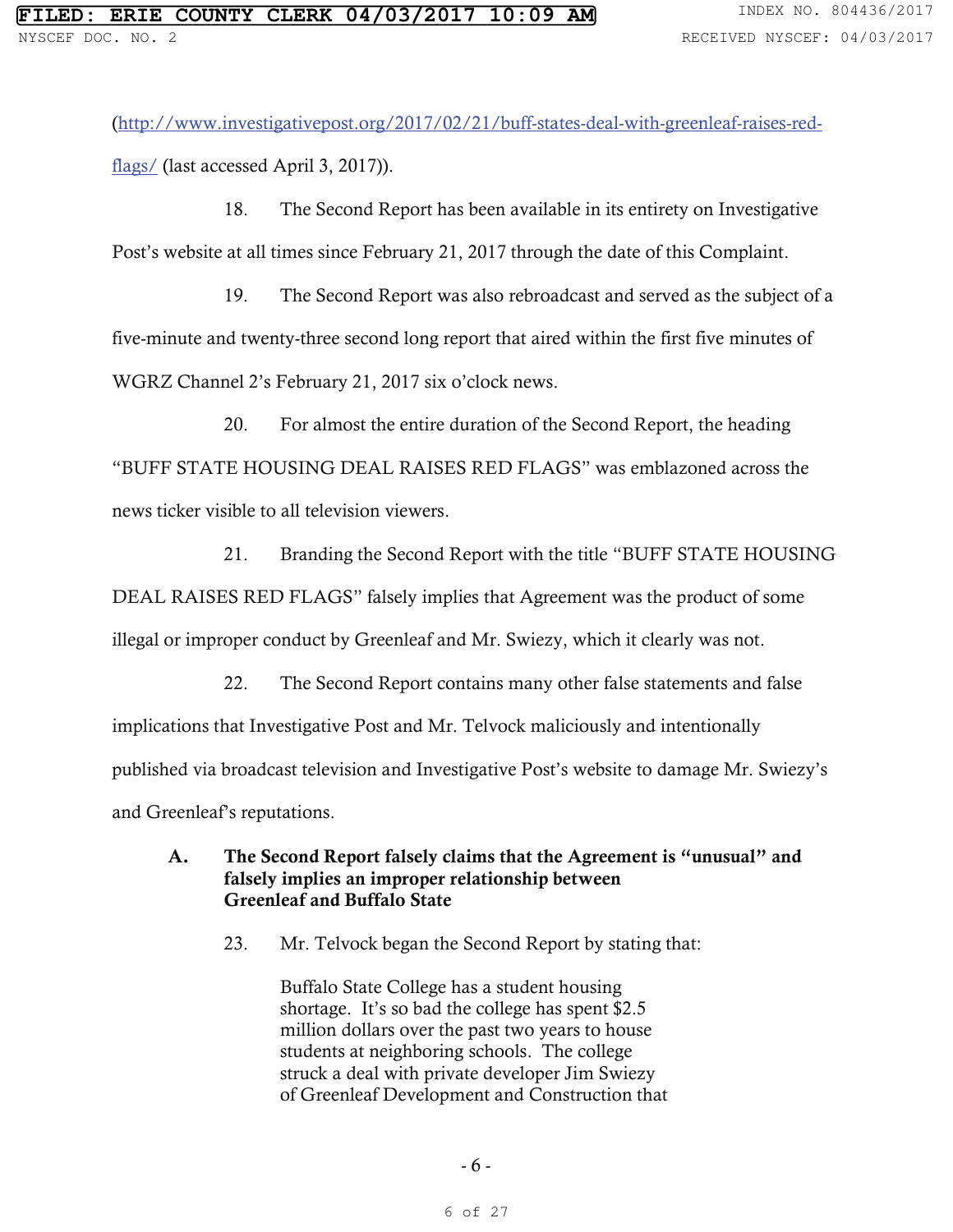made it easier for him to build this 318 bed student housing complex to fill the demand. The unusual deal would not be possible without the support of Michael LeVine, the College's Vice-President for Finance and Management.

24. The statement that the deal is "unusual" is false.

25. Transactions for privatized student housing are increasingly common,

and routinely include incentives, in various forms, to attract private developers.

26. As Investigative Post and Mr. Telvock knew or should have known through the exercise of proper journalistic standards, there are dozens of similar relationships throughout the country in which universities and private developers enter into agreements to provide for privatized student housing, many of which offer significantly more support to the developer than was offered to Greenleaf in connection with the Agreement. For example, universities often provide the developer with a "master lease" and agree to completely fill the housing complex with students; Greenleaf sought a "master lease" in connection with the Project, but Buffalo State refused.

27. By falsely stating that the deal memorialized in the Agreement is "unusual," Investigative Post and Mr. Telvock have maliciously created a negative implication designed to support their erroneous narrative that the Agreement could only be the product of inappropriate dealings between Mr. Swiezy and Mr. LeVine, thereby damaging Mr. Swiezy's and Greenleaf's reputation.

28. The statement that the "deal would not be possible without the support of Michael LeVine, the College's Vice President for Finance and Management" fails to mention others who were integral to the Agreement.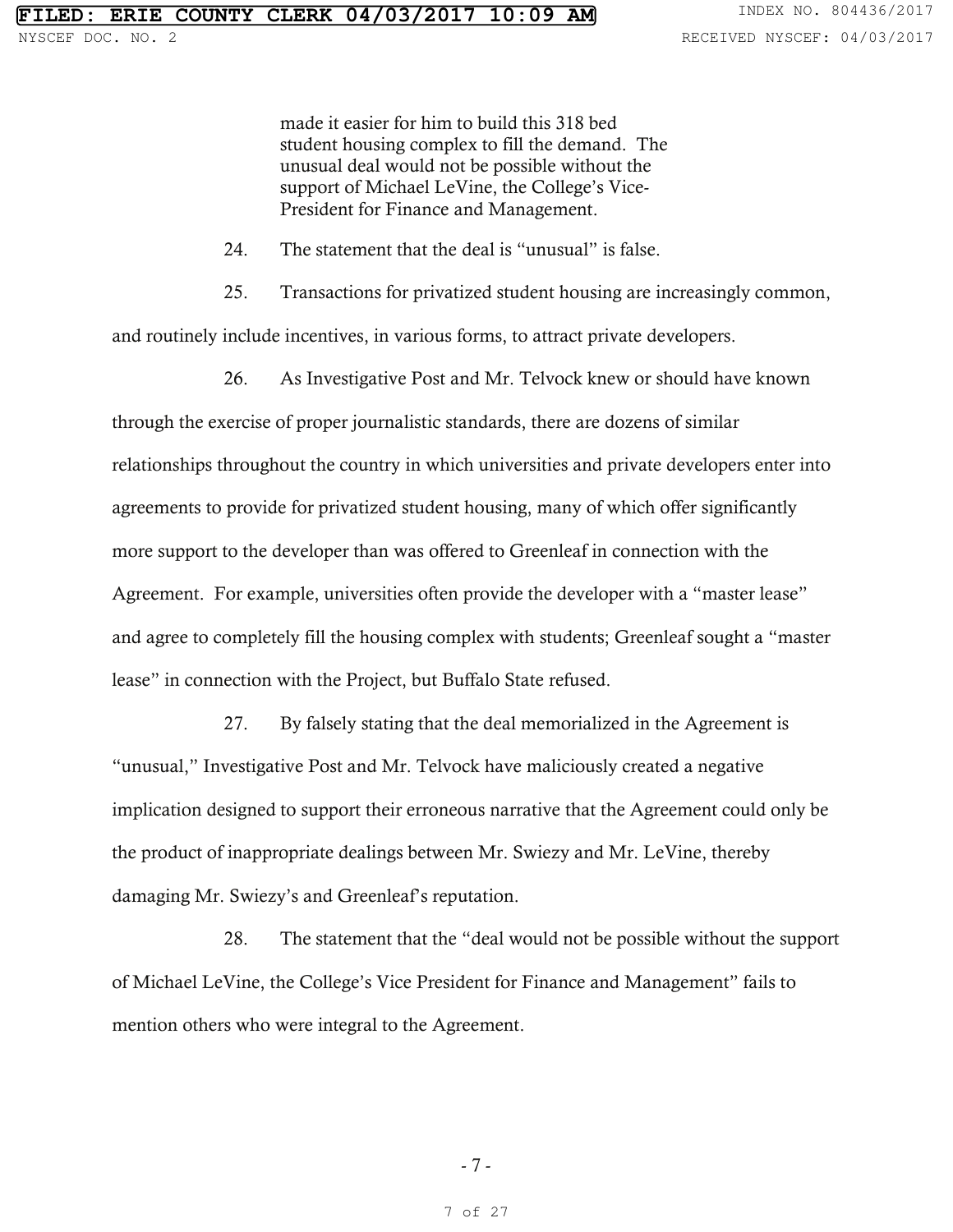29. Dr. Katherine S. Conway-Turner, Buffalo State's President, and Robert E. Ruggieri, SUNY's Senior Managing Counsel, were also integrally involved in the negotiation and approval of the Agreement.

30. Indeed, the Agreement could not have been entered into without the express approval of Dr. Conway-Turner on behalf of Buffalo State and Mr. Ruggieri on behalf of SUNY.

31. By failing to report the integral involvement of Dr. Conway-Turner and Mr. Ruggieri and their respective staffs with the Agreement, Investigative Post and Mr. Telvock have falsely implied an improper relationship between Mr. LeVine and Greenleaf, and have maliciously created a negative implication designed to damage Mr. Swiezy's and Greenleaf's reputations.

### B. The Second Report repeats and rebroadcasts the misleading and false claims about Mr. Swiezy's and Greenleaf's "unsavory reputation"

32. Mr. Telvock then stated that:

You may remember I reported fifteen months ago about the unsavory reputation of Swiezy and his company, Greenleaf. Greenleaf was prosecuted in Housing Court at least twenty times for code violations. Tenants including Buffalo State Students complained of water leaking from ceilings and apartments lacking sufficient heat.

33. The stigmatizing statement that Mr. Swiezy's and Greenleaf's

reputations are "unsavory" is false, one-sided, and based upon incomplete reporting, and has maliciously created a negative implication designed to damage Mr. Swiezy's and Greenleaf's reputations.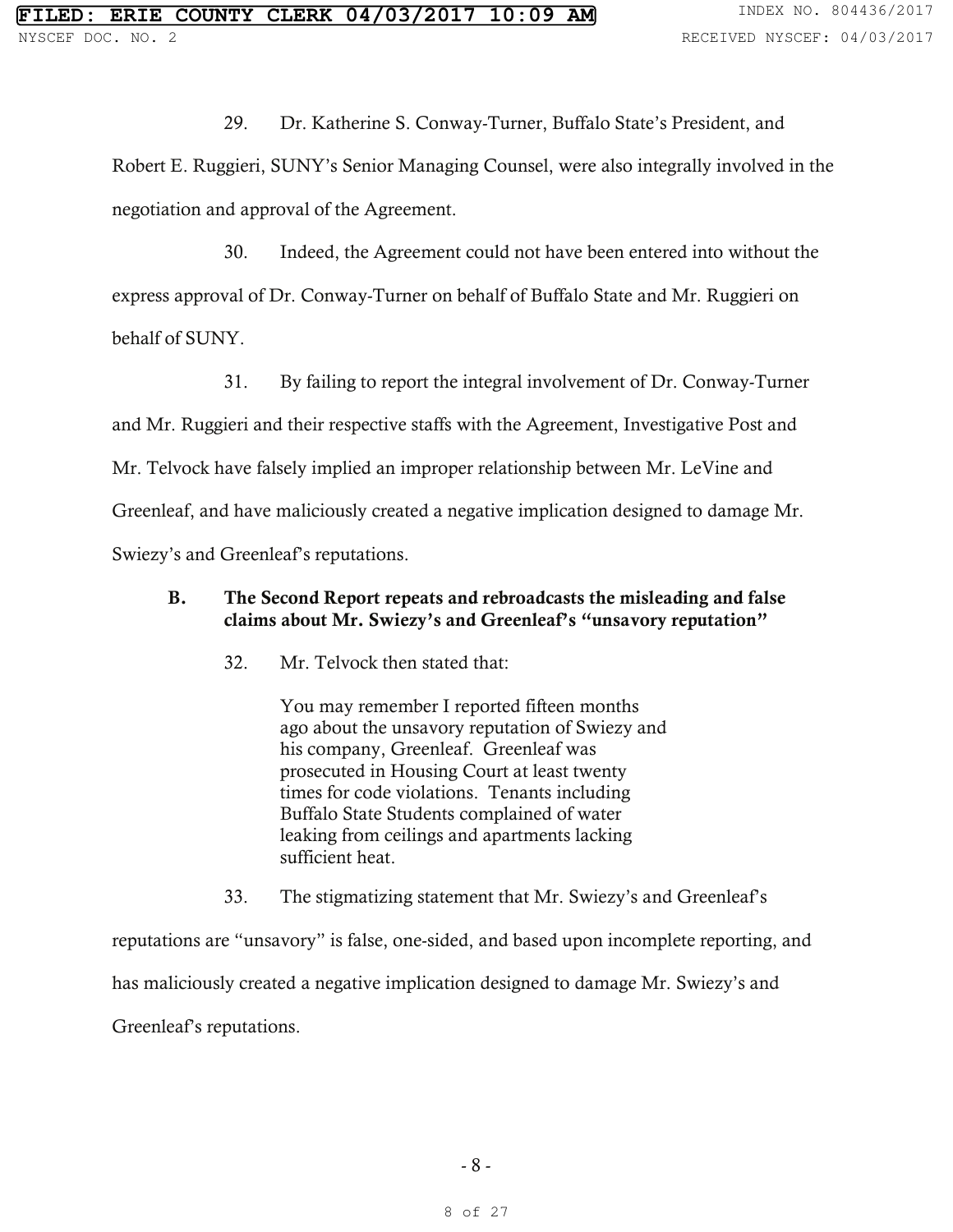34. Investigative Post's statement that "Greenleaf was prosecuted in Housing Court at least twenty times" intentionally omits the time period in which those proceedings occurred, the number of properties and rental units owned and managed by Greenleaf over that period, the numerous instances when Greenleaf acquired properties with pending housing code violations and promptly repaired the subject conditions, and the damage done to some of the subject rental units by certain irresponsible tenants, all of which information was provided to Investigative Post prior to its reports.

35. The referenced proceedings occurred under varied circumstances over a period of more than 10 years, which, for a manager of properties located in areas with an aging housing stock who has maintained approximately 400 to 700 rental units over that time period and rented apartment units to approximately 1,200 tenants each year, is not an unusual or uncommon occurrence. Instead, these complaints reflect typical landlord-tenant problems, many of which arose out of properties that Greenleaf acquired with existing liens, fines, housing code violations, or other problems.

36. By intentionally omitting the time period in which those proceedings occurred, Investigative Post and Mr. Telvock falsely implied a negative impression about Mr. Swiezy's and Greenleaf's property management reputations, and have maliciously created a negative implication designed to damage their reputations.

### C. The Second Report falsely mischaracterizes the Agreement

37. After attacking Mr. Swiezy's and Greenleaf's reputations, Mr. Telvock stated that:

> Yet Buffalo State still negotiated an exclusive deal with Greenleaf and that's where things get interesting. The agreement requires the College to market only Greenleaf's complex to students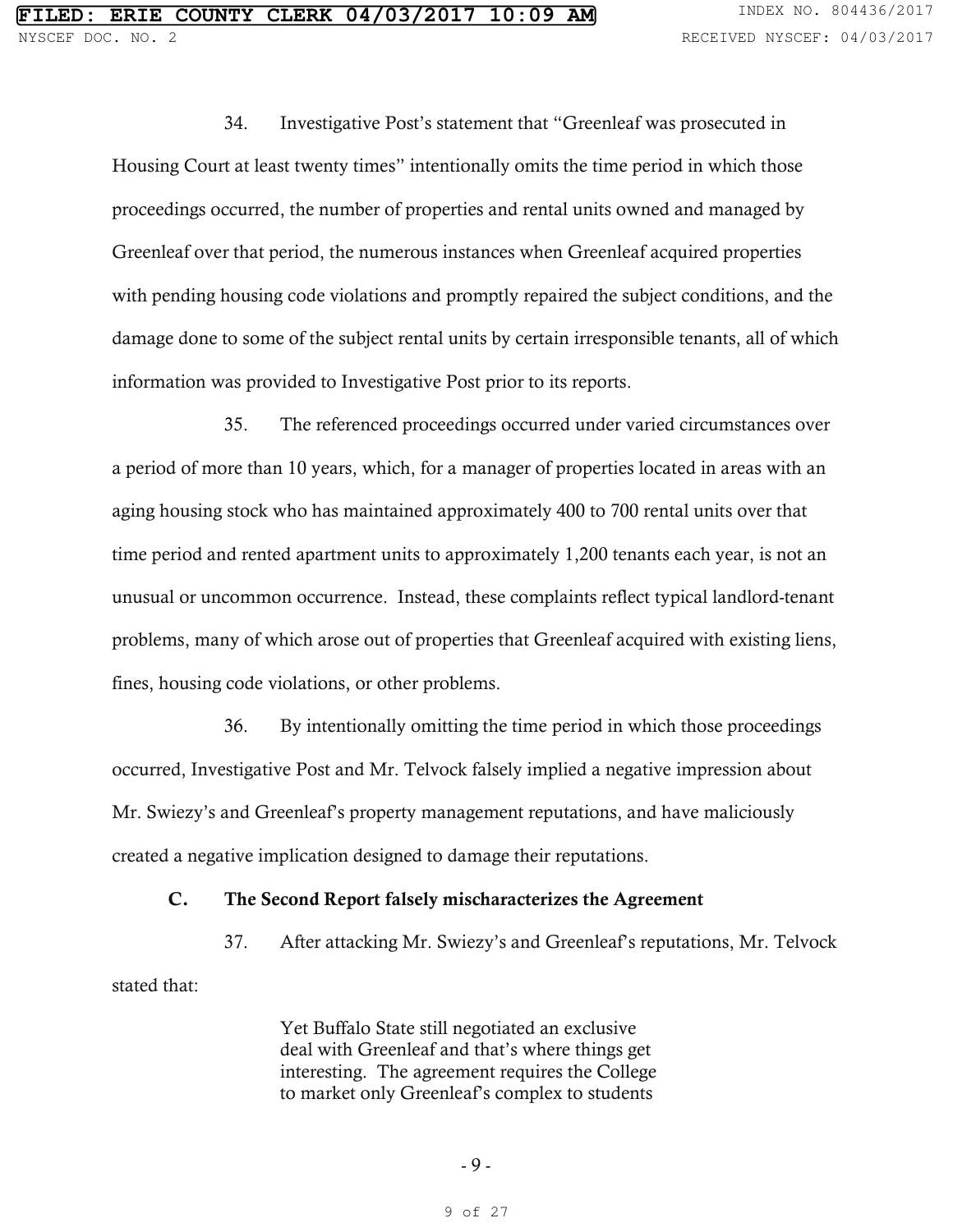NYSCEF DOC. NO. 2 **RECEIVED NYSCEF: 04/03/2017** 

but it also prohibits seniors from living on campus through the 2021 school year unless Swiezy's complex is fully leased, a condition Swiezy said he needed to secure financing. No money was exchanged but nearly \$1,000,000 in real estate changed hands and the agreement could provide Greenleaf some \$800,000 in rents for the first four years while the college steers students to his project.

38. The use of the words "yet" and "still" in the opening four words of the above quoted statement, particularly when it immediately follows an attack against Mr. Swiezy's and Greenleaf's reputation, creates a false negative implication about Mr. Swiezy and Greenleaf and its Agreement with Buffalo State, and has maliciously created a negative implication designed to damage Greenleaf's reputation.

39. Investigative Post knew or should have known by exercising proper journalistic standards that the statement that "nearly \$1,000,000 in real estate changed hands" is false and misleading.

40. The true total market value of the properties exchanged among Greenleaf and BSCR under the Agreement was far less than \$1,000,000. Under the Agreement, Greenleaf conveyed to BSCR title to the properties known as 663 Grant Street, 144 Rees Street, and 148 Rees Street ("Greenleaf Properties"). Greenleaf, through an affiliate, acquired 11 properties near Buffalo State in 2011 for \$400,000, an acquisition that included as two components 663 Grant Street and 144 Rees Street. (663 Grant Street and 144 Rees Street were acquired by their previous owners in 2008 for \$95,000 and \$120,000, respectively.) Greenleaf, through an affiliate, acquired 148 Rees at a tax foreclosure auction in 2007 for \$500. Inasmuch as 663 Grant Street and 144 Rees Street were just two of a total of 11 properties acquired by Greenleaf for \$400,000, which same two properties had been

10 of 27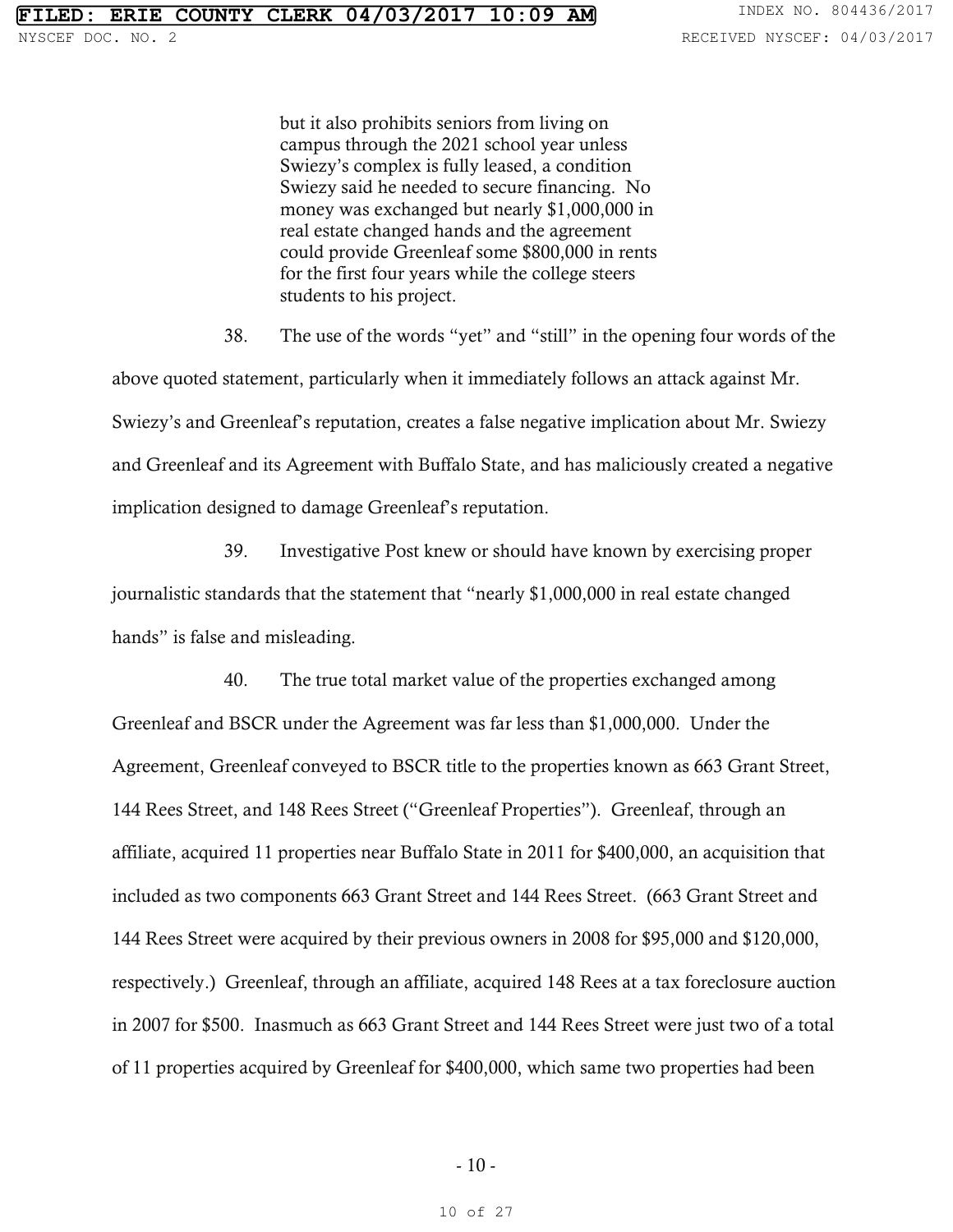bought individually by the prior owner three years earlier for \$95,000 and \$120,000, respectively, and 148 Rees was acquired by Greenleaf for \$500, the total value of the Greenleaf Properties transferred to BSCR under the Agreement was at the very most \$250,000.

41. Under the Agreement, BSCR conveyed to a Greenleaf affiliate title to five properties known as 649 Grant Street, 651 Grant Street, 136 Rees Street, 137 Hawley Street, and 139 Hawley Street ("BSCR Properties"). BSCR acquired 649 Grant Street in 2008 for \$28,000; 651 Grant Street in 2000 for \$1; 136 Rees Street in 2007 for \$22,000; and both 137 and 139 Hawley Street in 2001 for \$15,000. Thus, the total value of the BSCR Properties transferred to Greenleaf under the Agreement was \$65,001.

42. In total, the Greenleaf Properties and the BSCR Properties exchanged under the Agreement had an aggregate value of \$315,000, at most, which is (and obviously was before the Second Report aired) readily ascertainable in the Erie County Clerk's Office. As Investigative Post knew or should have known by exercising proper journalistic standards, the value of the properties exchanged under the Agreement by Greenleaf and BSCR was less than one-third of the value that Mr. Telvock and Investigative Post misleadingly assigned to them in the Second Report. Investigative Post and Mr. Telvock used the false phrase: "nearly \$1,000,000" to intentionally deceive and shock its viewers.

43. Moreover, the Greenleaf Properties transferred to BSCR under the Agreement exceeded the value of the BSCR Properties Greenleaf received by nearly four times.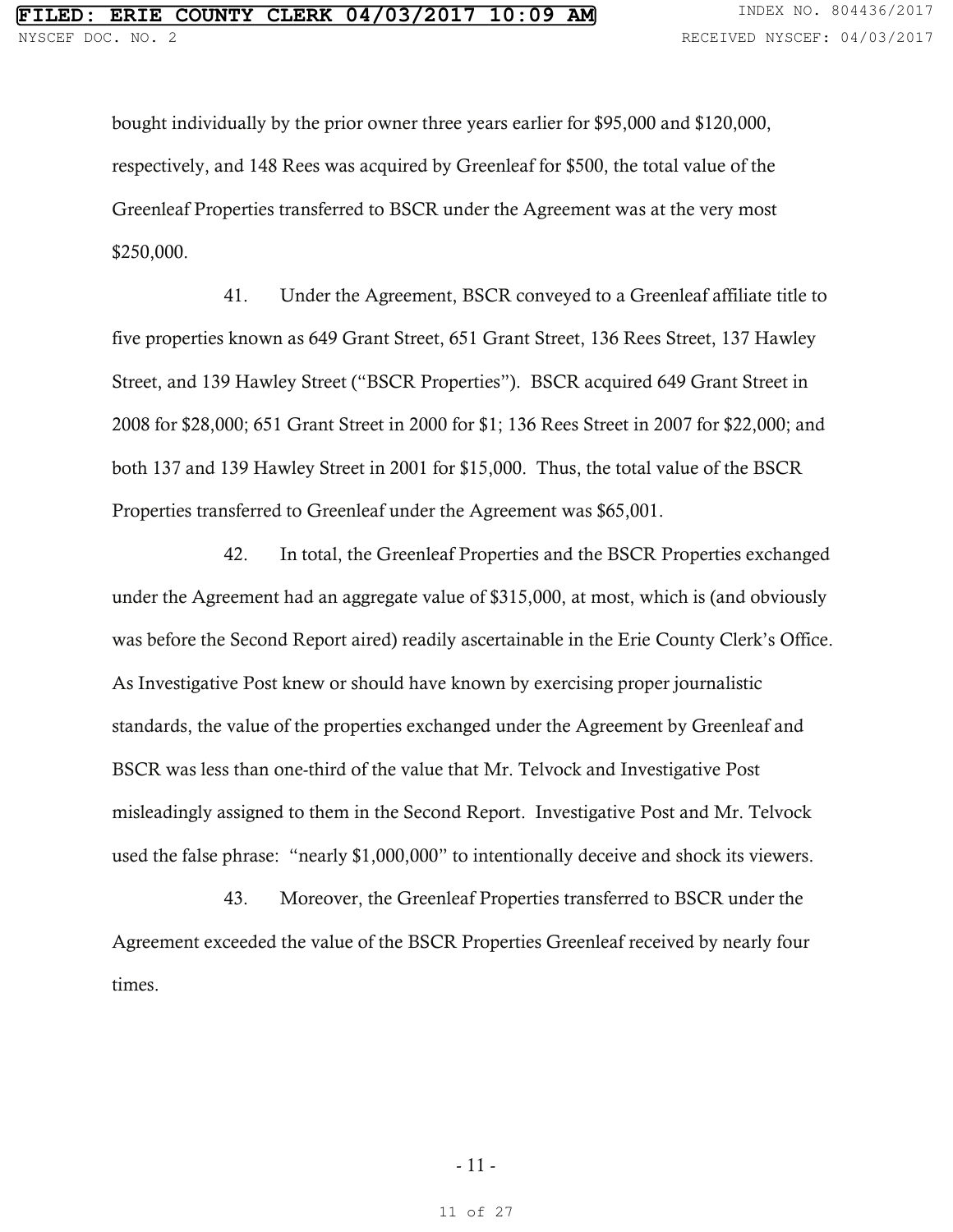44. Mr. Telvock knew or should have known this because transactions

concerning the Greenleaf Properties and the BSCR Properties are a matter of public record, and are easily accessible at the Erie County Clerk's Office.

45. By intentionally exaggerating the value of the properties exchanged under the Agreement, Investigative Post and Mr. Telvock have maliciously implied that the Agreement is somehow improper in an attempt to damage Mr. Swiezy's and Greenleaf's reputations.

### D. The Second Report's false claims about the negotiation of the Agreement

46. After attacking Mr. Swiezy's and Greenleaf's reputations, and

mischaracterizing the Agreement and subject properties' value, Mr. Telvock stated that:

But emails obtained by Investigative Post under the Freedom of Information Law showed that LeVine did not maintain an arms' length relationship while negotiating with Swiezy. Their "chummy" relationship morphed into an agreement that facilitated the construction of the Project without competitive proposals or independent review by the State.

47. Investigative Post's statement that it obtained emails "under the

Freedom of Information and Law" is intentionally false and intended to further its false narrative of wrongdoing in connection with the Agreement, as, upon information and belief, those emails were voluntarily provided to Investigative Post.

48. The statements that Mr. LeVine and Mr. Swiezy's relationship was

"chummy" and not at "an arm's length" are false.

49. As noted above, Mr. LeVine approached Greenleaf in 2013 because

Greenleaf owned properties near Buffalo State that it believed were strategically located for student housing adjacent to campus. In fact, Mr. LeVine went to Mr. Swiezy's office, and

- 12 -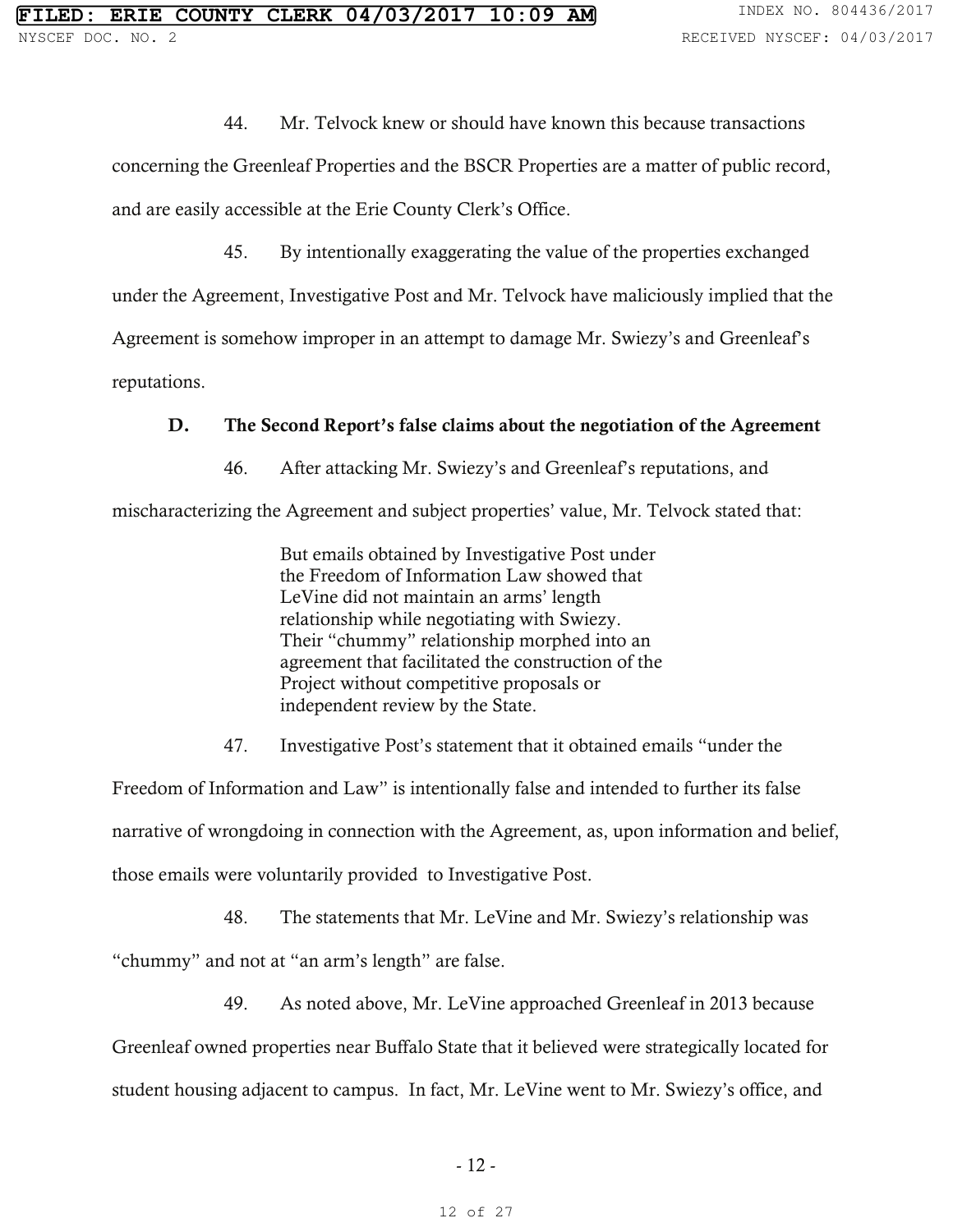advised that Buffalo State: (a) wanted student housing built on the property adjacent to Buffalo State, most of which Greenleaf already owned; and (b) wanted certain Greenleaf properties near Buffalo State so that it could build a visitor center.

50. At a very early stage in discussions concerning Greenleaf's properties near Buffalo State, Buffalo State and SUNY engaged counsel.

51. The Agreement was the product of extensive and sometimes contentious arms' length negotiations over a period of several years. As noted above, the properties to which Greenleaf conveyed title to BSCR under the Agreement were acquired for nearly four times the prices of the properties Greenleaf acquired through the Agreement.

52. Mr. Telvock knew or should have known of these extensive and sometimes contentious negotiations because, upon information and belief, he was provided with Mr. LeVine's emails pertaining to the Agreement and interviewed Mr. LeVine before the Second Report aired.

53. Pleasantries in emails exchanged by counter-parties during protracted negotiations are not unusual and do not evidence the absence of arms' length negotiations.

54. Investigative Post's and Mr. Telvock's selective reporting of email pleasantries falsely implies that the Agreement was not the product of arm's length negotiations, and is a malicious attempt to damage Mr. Swiezy's and Greenleaf's reputations.

55. The statement that the Agreement "facilitated the construction of the Project without competitive proposals" implies that "competitive proposals" were required for the Project, which is false.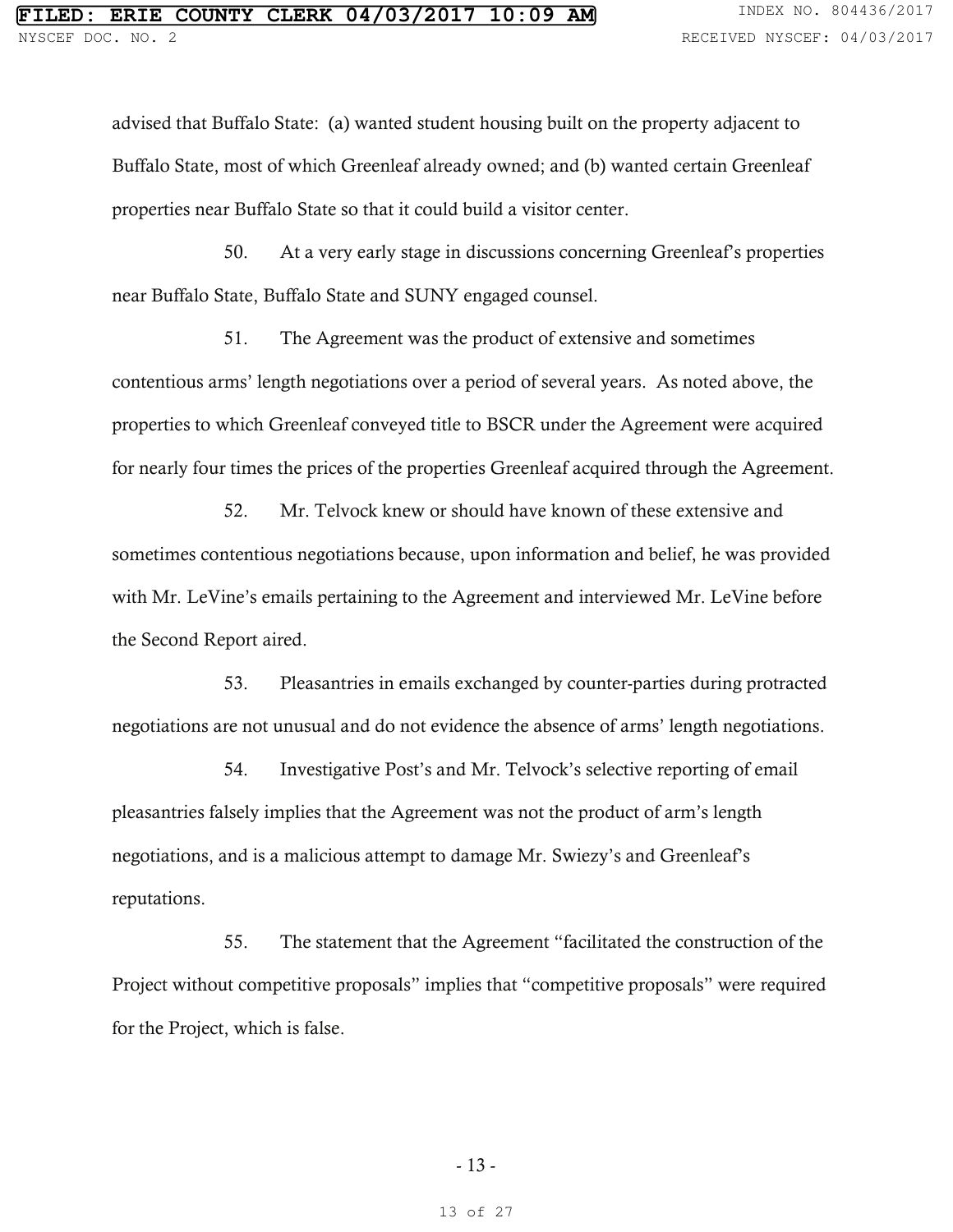56. Investigative Post knew or should have known by exercising proper journalistic standards that neither the law nor SUNY procurement guidelines require "competitive proposals" for transactions of the nature memorialized by the Agreement.

57. By falsely implying that Mr. Swiezy and Greenleaf engaged in a transaction that violated the law concerning "competitive proposals," Investigative Post and Mr. Telvock have maliciously attempted to damage Mr. Swiezy's and Greenleaf's reputations.

58. The statement that the Agreement lacked "independent review by the State" is false.

59. Buffalo State and SUNY are both "State" entities.

60. Buffalo State and SUNY both conducted extensive independent reviews of the Agreement with the benefit of sophisticated counsel.

61. The process of obtaining SUNY's approval of the Agreement was arduous and protracted, and clear evidence that review of the Agreement was "independent."

62. By falsely implying that Mr. Swiezy and Greenleaf violated the law concerning "independent review by the State," Investigative Post and Mr. Telvock have maliciously attempted to damage Mr. Swiezy's and Greenleaf's reputations.

## E. The Second Report falsely implies that the Agreement is subject to the "usual rules" for "competitive bidding"

63. After attacking Mr. Swiezy's and Greenleaf's reputations, and mischaracterizing the terms and negotiation of the Agreement, Mr. Telvock engaged in the following-question-and-answer segments with Mr. LeVine and a so-called "good government expert" concerning "competitive proposals":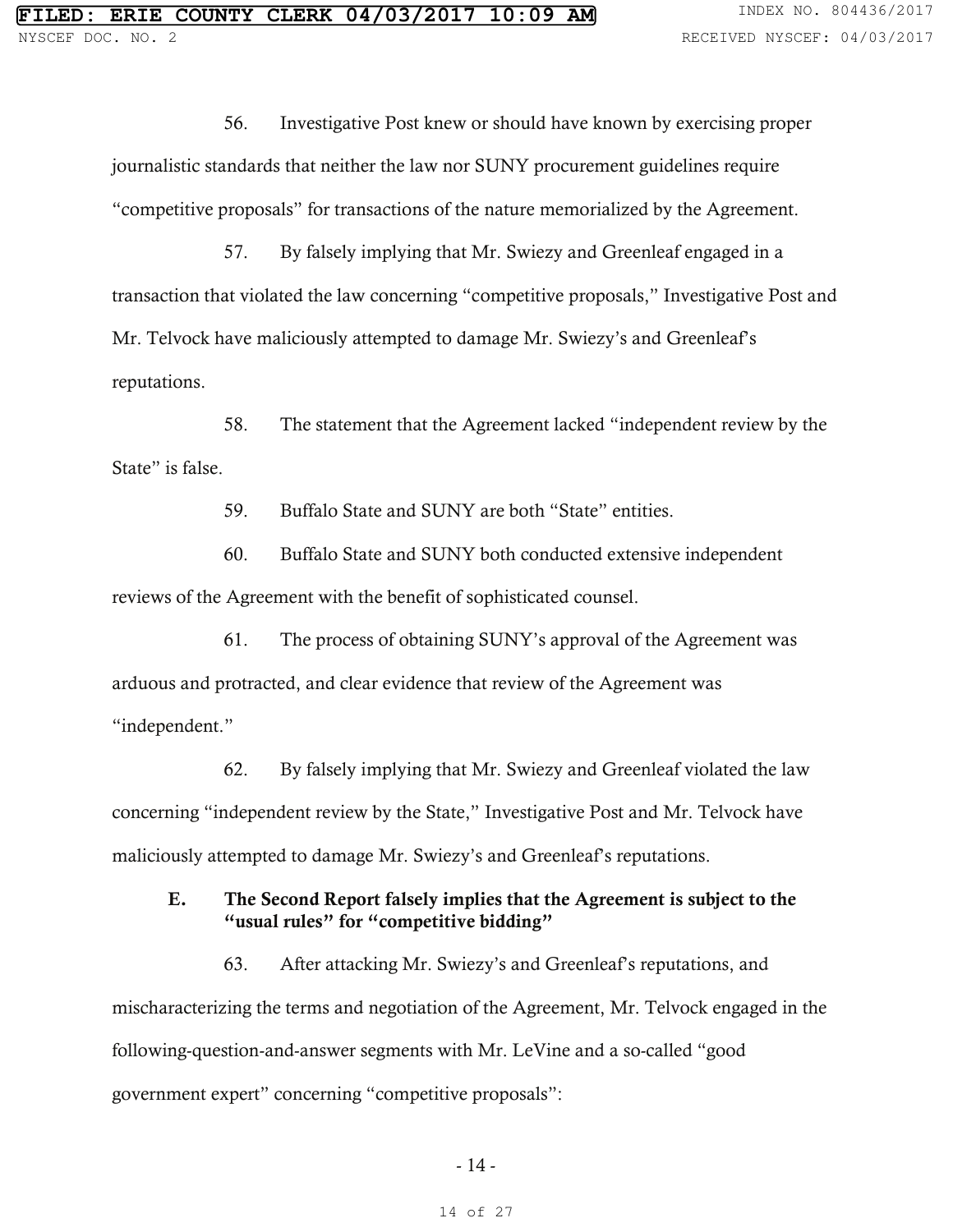| Dan Telvock:    | Why not open the process up for competitive<br>proposals?                                                                                                                                                                                                            |
|-----------------|----------------------------------------------------------------------------------------------------------------------------------------------------------------------------------------------------------------------------------------------------------------------|
| Michael LeVine: | We are not looking to have student housing<br>other than right around the campus.                                                                                                                                                                                    |
| Dan Telvock:    | The SUNY system has rules that govern how<br>colleges do business with private companies.<br>In general, SUNY schools are supposed to<br>use competitive bidding to safeguard against<br>favoritism and fraud, but the college said the<br>usual rules didn't apply. |
| Dan Telvock:    | Why do you think they didn't apply?                                                                                                                                                                                                                                  |
| Michael LeVine: | Because we didn't purchase anything.                                                                                                                                                                                                                                 |
| Dan Telvock:    | John Kaehny, a "good government expert" at Reinvent<br>Albany said the deal raises red flags.                                                                                                                                                                        |
| John Kaehny     | This contract needs to be stopped and reviewed by the<br>Comptroller's Office.                                                                                                                                                                                       |

64. Mr. Telvock's question about the "process . . . for competitive

proposals" falsely implies that a such a process was required, feasible, or beneficial under the specific circumstances here, which it was not.

65. Mr. Telvock's question about whether "the usual rules" apply falsely implies that Greenleaf and Buffalo State failed to adhere to "rules" that clearly do not apply to the Agreement.

66. Mr. Telvock is an Environmental Reporter who, upon information and belief, lacks experience in public procurement rules or private development, and his unsupported and unsubstantiated characterization of Mr. Kaehny as a "good government expert" improperly bolsters the false narrative of the Second Report.

67. Mr. Telvock's statement that Mr. Kaehny believes "the deal raises red flags" falsely paraphrases Mr. Kaehny's on-air statement.

- 15 -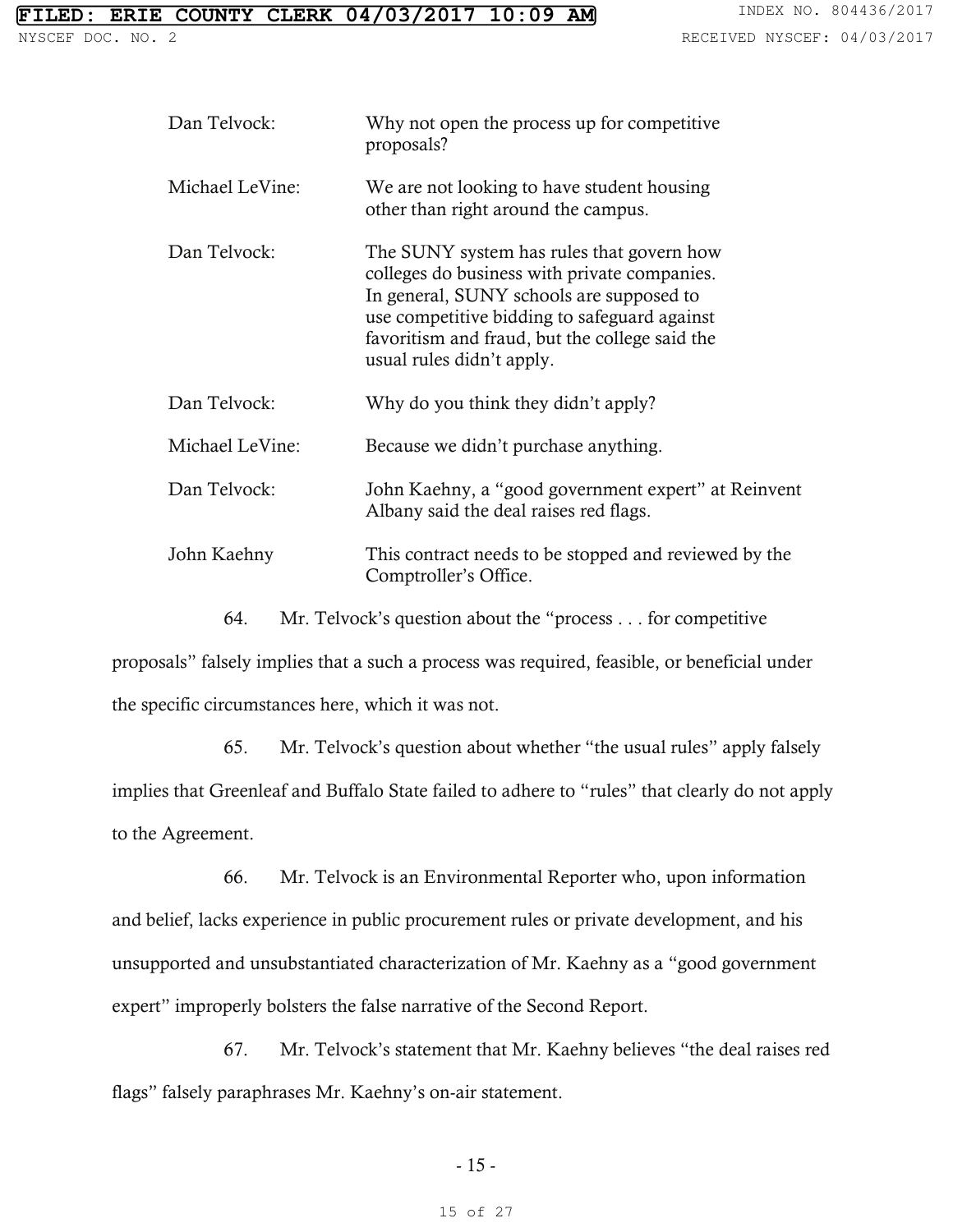- 68. In fact, Mr. Kaehny never stated on-air that "the deal raises red flags."
- 69. The statements that "the deal raises red flags" and that "[t]his contract

needs to be stopped and reviewed by the Comptroller's office" falsely imply that Mr. Swiezy

and Greenleaf have violated the law.

70. By falsely implying that Mr. Swiezy and Greenleaf violated the law

and the "usual rules" for "competitive bidding," Investigative Post and Mr. Telvock have

maliciously attempted to damage Mr. Swiezy's and Greenleaf's reputations.

# F. The Second Report falsely implies that Buffalo State improperly assisted Greenleaf with the Project

71. After attacking Mr. Swiezy's and Greenleaf's reputations, grossly

overstating the value of the subject properties, mischaracterizing the terms and negotiation of the Agreement, and falsely implying that Greenleaf failed to comply with the law, Mr. Telvock stated that:

> The emails I obtained raised more questions about LeVine's interaction with Swiezy. For example, LeVine visited banks with Swiezy to help him obtain a loan. He met with City officials to support his project. LeVine even lent the college's PR staff to Greenleaf to help write press releases for the project's groundbreaking. During this time, Swiezy had donated at least \$15,000 to scholarship funds. He also gave LeVine's golf team a set of golf clubs as a gift.

72. Mr. Telvock's statements that "LeVine visited banks with Swiezy to

help him obtain a loan," "met with City officials to support [Greenleaf's] Project," and "even lent the college's PR staff to Greenleaf to help write press releases for the project's groundbreaking" falsely and negatively imply that these interactions were unusual, inappropriate, or evidence of wrongful activities.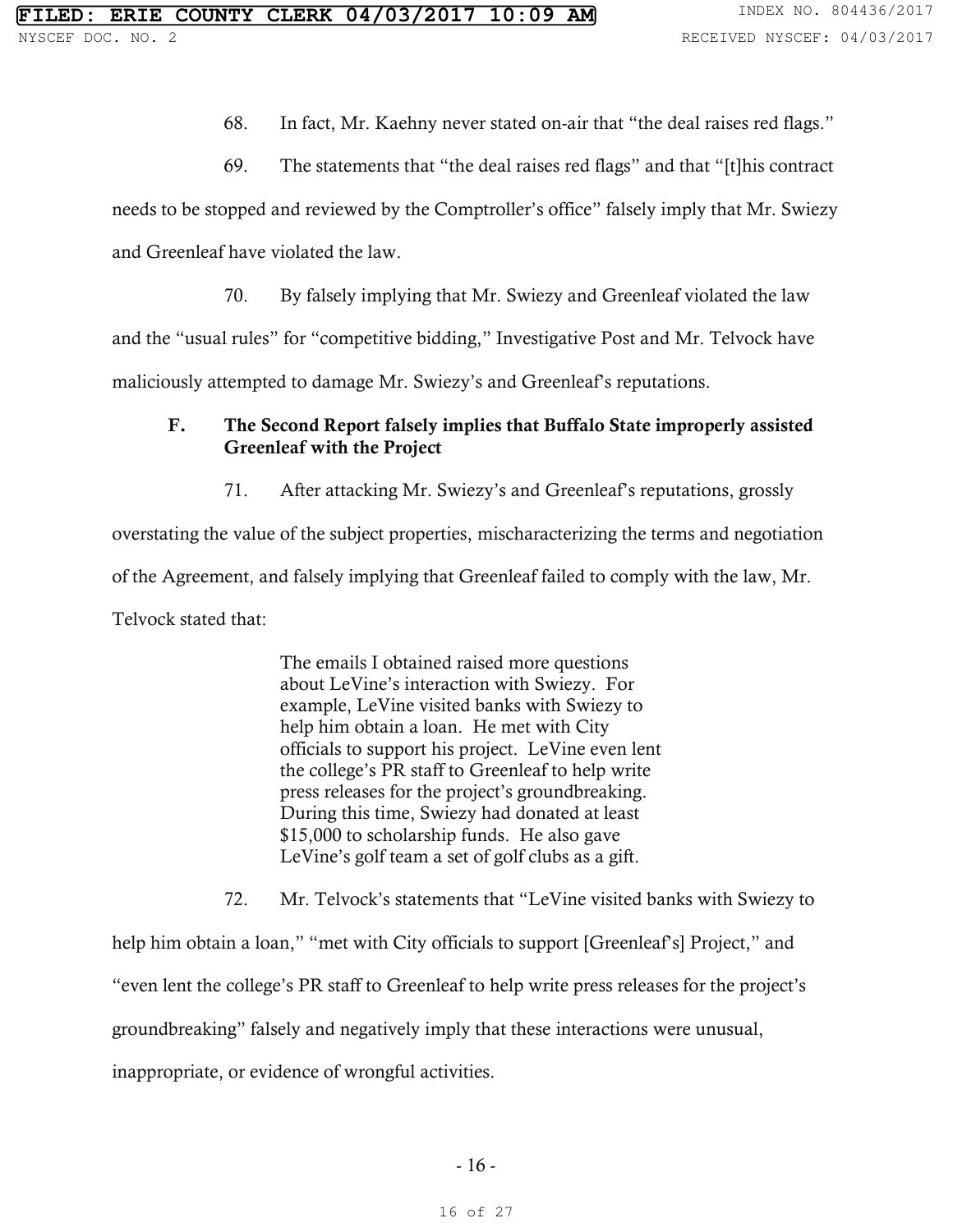73. Mr. Telvock's statement that Mr. Swiezy "also gave LeVine's golf team a set of golf clubs as a gift" is false.

74. Greenleaf received four drivers from BSCR as a sponsor gift in connection with Greenleaf's sponsorship of BSCR's annual golf event. Having no use for the four drivers, Mr. Swiezy simply informed Mr. LeVine to keep the drivers. Investigative Post's and Mr. Telvock's report that Greenleaf gave Mr. LeVine "a set of golf clubs" is false, and the insinuation that Mr. LeVine, a 30-year veteran of the SUNY system, would jeopardize his career for four door prize drivers is absurd and could only be meant to outrage viewers by creating a false sense that Mr. Swiezy bribed Mr. LeVine as an inducement for entering into the Agreement. Moreover, as could have and should have been easily ascertained by Investigative Post, the Agreement was long completed and construction of Campus Walk was already underway when Greenleaf "re-gifted" the four drivers that were offered to it in connection with its sponsorship.

75. By falsely and negatively implying that Buffalo State's interactions with Mr. Swiezy and Greenleaf were unusual, inappropriate, or evidence of wrongful activities, and by falsely stating that Mr. Swiezy and Greenleaf donated a "set of golf clubs" to Buffalo State, Investigative Post and Mr. Telvock have maliciously attempted to damage Mr. Swiezy's and Greenleaf's reputations.

### G. Investigative Post falsely summarizes the Second Report and repeats its falsities and false implications on its website

76. On its website (http://www.investigativepost.org/2017/02/21/buffstates-deal-with-greenleaf-raises-red-flags/ (last accessed April 3, 2017)) ("Article"), Investigative Report, under Mr. Telvock's byline, repeated and made still more false statements about Mr. Swiezy, Greenleaf, the Agreement, and the Project.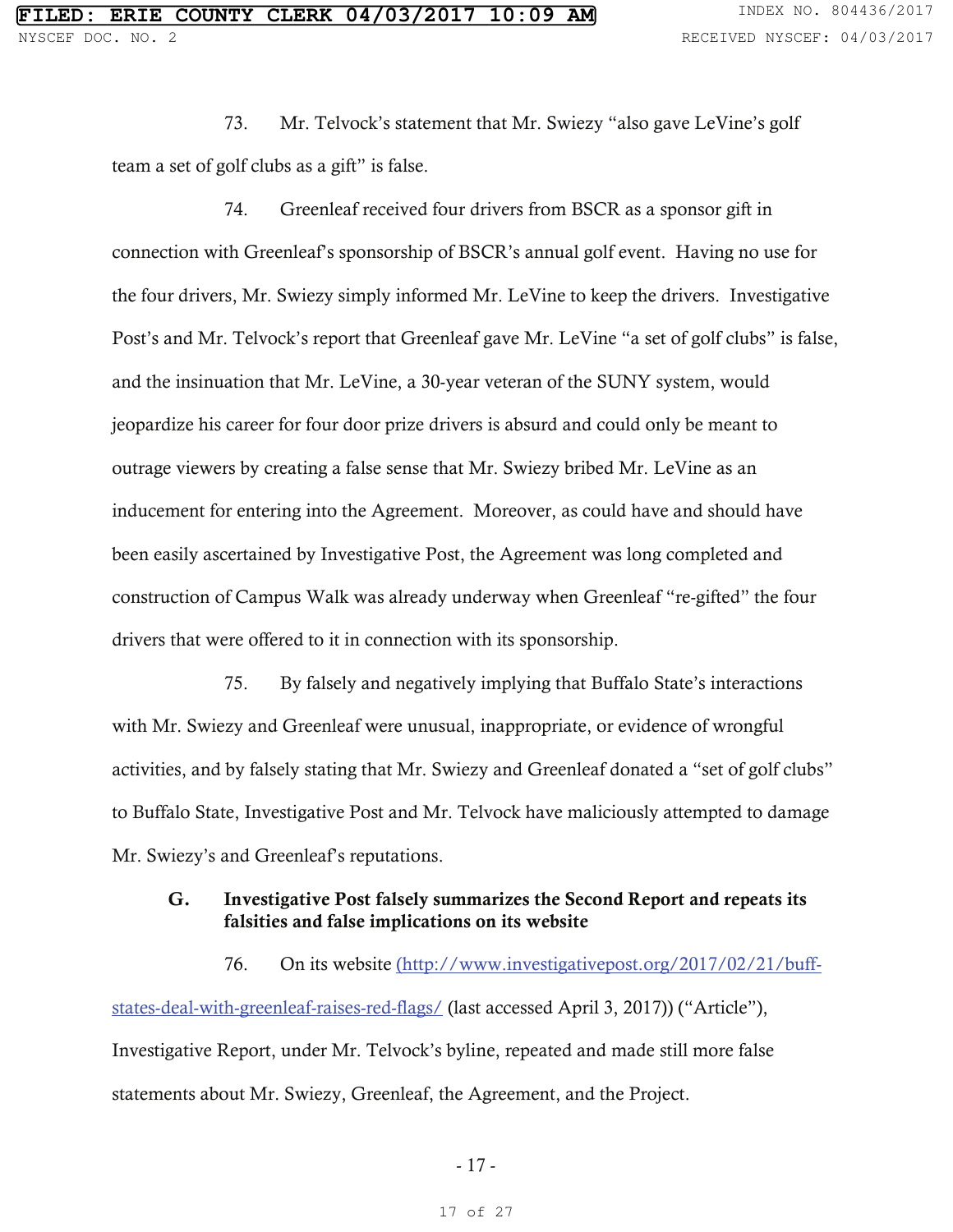77. The Article's introductory paragraph states that "Buffalo State College will prohibit seniors from living on its Elmwood Avenue campus starting this fall to benefit a developer with an unsavory track record of renting to students."

78. The statement that "Buffalo State College will prohibit seniors from living on its Elmwood Avenue campus starting this fall" is false because the Agreement does not preclude seniors from residing on campus in all cases. The Agreement expressly provides that seniors will be permitted to reside on campus at all times prior to 2021 that Campus Walk is fully leased and under all circumstances after 2021.

79. The stigmatizing statement that Mr. Swiezy's and Greenleaf's reputations are "unsavory" is false, one-sided, and based upon incomplete reporting.

80. The Article also states that "one good government advocate familiar with state procurement rules said the deal raises 'a lot of red flags.'"

81. In fact, Mr. Kaehny, whose name appears in the immediately following paragraph, never stated on-air in the Second Report and was never quoted in the Article as stating that "the deal raises red flags," let alone "a lot of red flags."

82. The Article also repeats the false statements that Buffalo State "failed to maintain an arm's length relationship with Greenleaf CEO Jim Swiezy while negotiating the deal" and "accepted a free set of golf clubs from Swiezy."

83. The Article quotes Mr. Kaehny as stating that the Agreement "on the face of it stinks" and "should be investigated by the comptroller and the attorney general."

84. By making such false statements in the Article, Investigative Post and Mr. Telvock have falsely mischaracterized the Agreement, falsely implied a negative impression about Greenleaf's property management reputation, falsely implied that the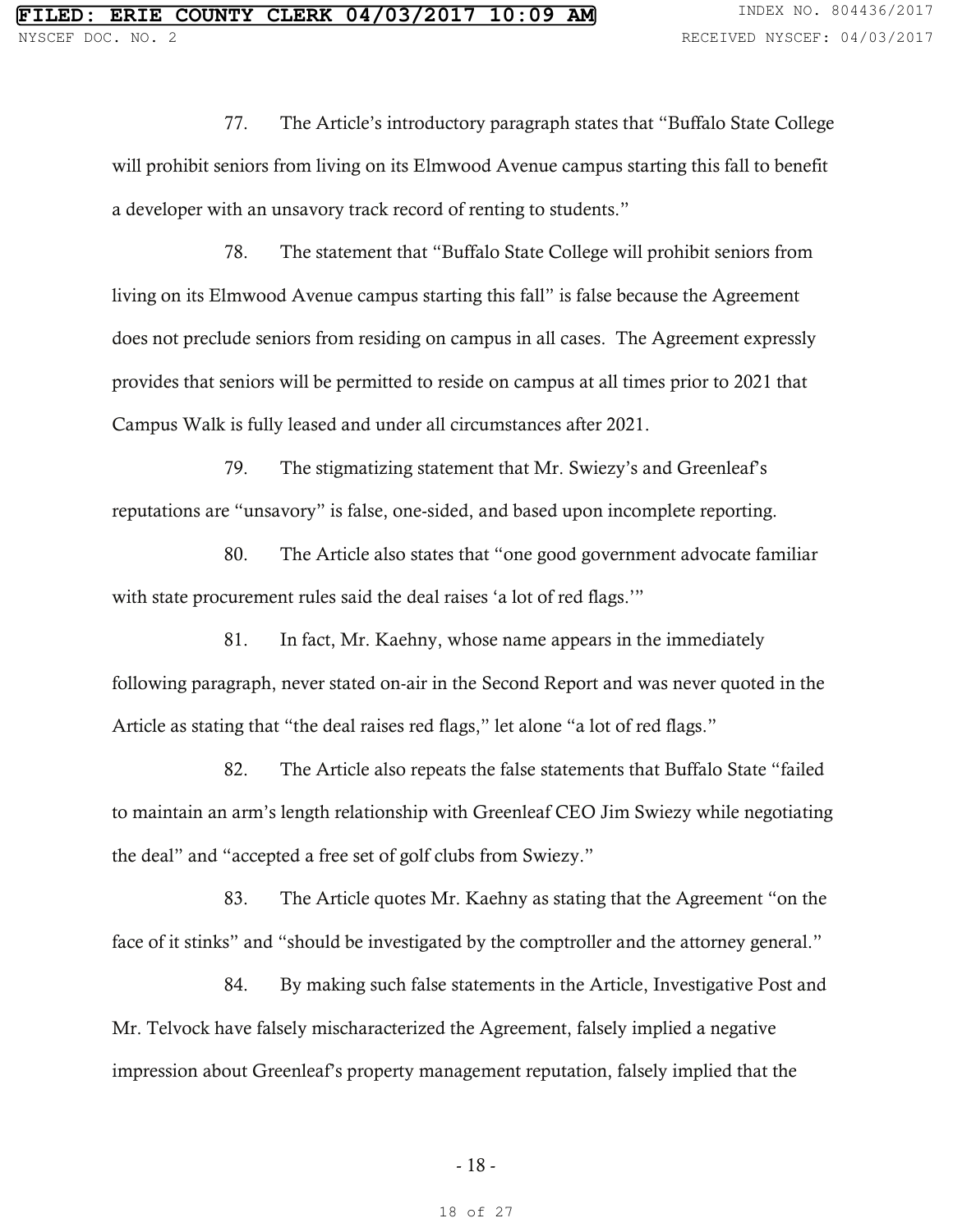Agreement is unlawful or improper, and have maliciously created a false negative

implication designed to damage Mr. Swiezy's and Greenleaf's reputations.

### III. The damage inflicted upon Mr. Swiezy and Greenleaf

85. As a result of the Second Report and the Article, Greenleaf has

received the following comments from Buffalo State students, through discussions, phone

calls, and social media:

- a. "Why would I rent from you when the article I read last night says that you treat your tenants badly? I get that the writer may only be telling one side of the story but if the only reason Buffalo State is making us live here is because you paid them off?"
- b. "I read that article and I don't want to live somewhere they won't fix what's broken."
- c. "I can't believe the school is kicking seniors off campus. I'm not going to come back next year, I'm transferring."
- d. "Why did greenleaf make unter [sic] the table deals with buffalo stateto [sic] secure the contract for campus walk? There is protocal [sic] set in place by SUNY to assure transparency that were not followed"
- e. "I read that Article and Greenleaf is garbage, why would I move in to their building?"
- 86. Before the Second Report aired, Campus Walk was on pace to have its

318 Phase I rooms fully leased by the end of April 2017. As of February 19, 2017, Campus

Walk had entered into leases with 134 students. In the two weeks preceding the airing of

the Second Report, Campus Walk entered into eleven and six leases each week,

respectively, and experienced steady interest in Campus Walk units, through walk-ins,

internet inquiries, and phone calls to Campus Walk's leasing office.

87. As a result of Investigative Post's false statements, false negative

implications, and false innuendos about Mr. Swiezy's and Greenleaf's business reputations,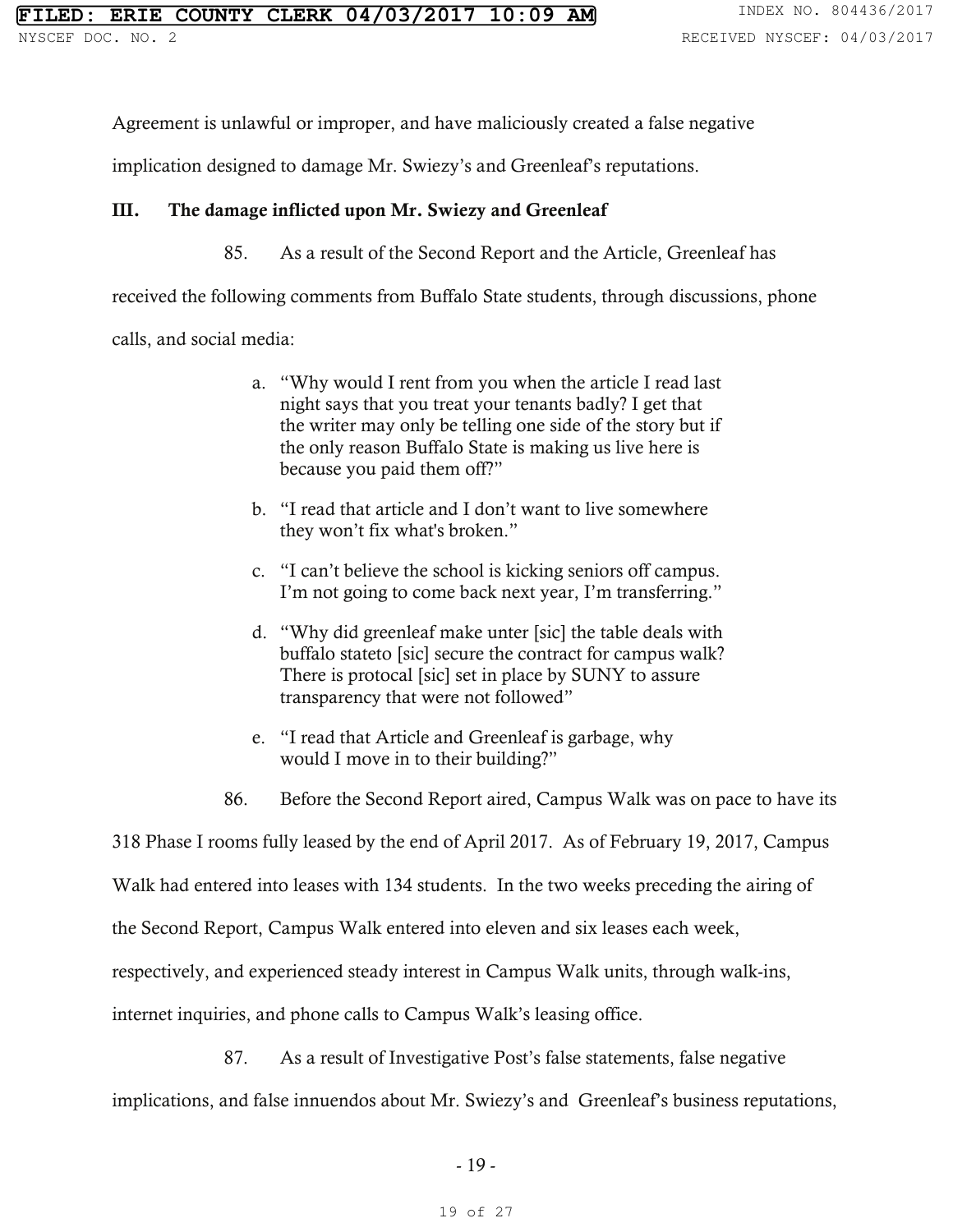as endorsed by Mr. Telvock and Investigative Post, Campus Walk's leasing velocity has decreased substantially. In the four weeks since the Second Report aired, Campus Walk has only entered into leases with 14 students, and has experienced substantially reduced interest levels for Campus Walk units. Indeed, in the four weeks since the Second Report aired, walk-ins have fallen an average of 60% per week, internet inquiries have fallen an average of 51% per week, and phone calls have fallen an average of 47% per week.

88. Campus Walk's reduced leasing velocity means that Greenleaf is taking in fewer security deposits for Campus Walk units, and has forced Greenleaf to spend more money to obtain tenants than it otherwise would have already secured. For example, since the Second Report aired, Campus Walk has had to waive the administrative fee of \$149 and application fee of \$50 per student, and has been forced to offer gift cards in the amount of \$50 to incentivize students to enter into leases with Campus Walk ("Lease Signing Costs"). So far, Lease Signing Costs total \$3,486, and will continue to accrue with every lease signed with these incentives in place.

89. A continued reduction in leasing velocity may also force Greenleaf to lower its rental prices, which would further damage Greenleaf. For example, Campus Walk may be forced to reduce its pricing if leasing velocity does not pick up; a rent reduction of \$50 per month would cause Greenleaf and Mr. Swiezy to incur damages of \$15,900 per month, for every month Greenleaf is forced to charge lower rents as a result of the falsities and false negative implications in the Second Report and the Article, which totals \$190,800 in lost rent annually ("Reduced Rent Losses").

90. Reduced Rent Losses directly impact Mr. Swiezy's and Greenleaf's ability to obtain permanent financing for Campus Walk, which is currently financed

- 20 -

20 of 27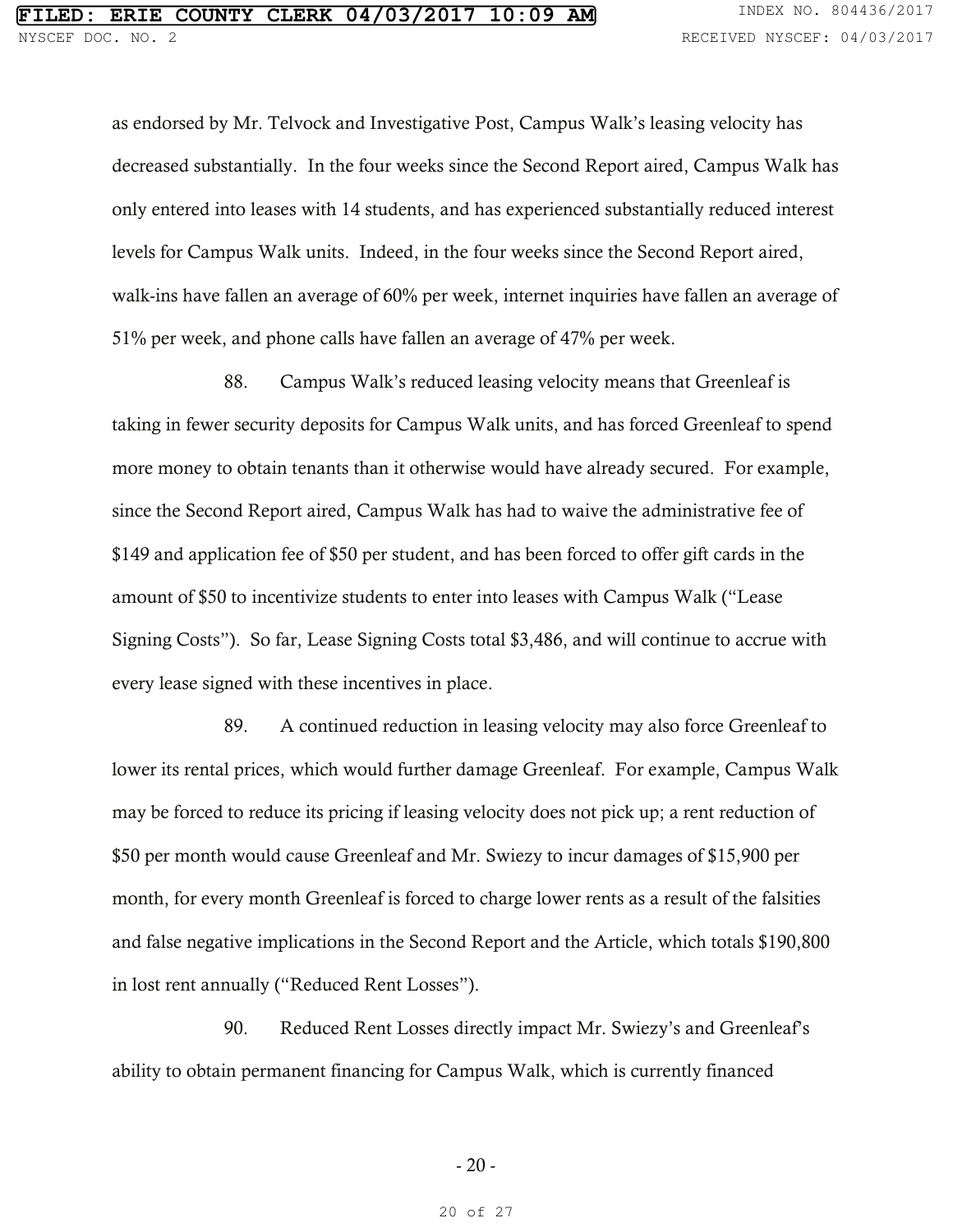92.

through construction loans, because the reduced rents lower Campus Walk's present value and projected future value. Although unknown at this time because Campus Walk's rents have not been finalized yet, the Reduced Rent Losses could adversely affect the fair market value of Campus Walk by \$2,935,385 or more ("Campus Walk Financing Losses").

91. A continued reduction in leasing velocity may prevent Greenleaf from constructing the second phase of Campus Walk or obtaining financing to construct the second phase of Campus Walk ("Campus Walk Second Phase Costs").

92. As a result of Investigative Post's false statements, false negative implications, and false innuendos about Mr. Swiezy's reputation and Greenleaf's business reputation, as endorsed by Mr. Telvock and Investigative Post, another SUNY university has advised Greenleaf that its potential agreement with Greenleaf to build a student apartment building is in jeopardy ("Potentially Lost Housing Opportunity").

### FIRST CAUSE OF ACTION (Defamation)

93. Mr. Swiezy and Greenleaf repeat and reallege paragraphs 1 through

94. Investigative Post and Mr. Telvock have made false statements, false negative implications, and false innuendos about Mr. Swiezy's reputation and Greenleaf's business reputation, including, without limitation:

- a. branding the Second Report with the title "BUFF STATE HOUSING DEAL RAISES RED FLAGS";
- b. mischaracterizing the terms of the Agreement ;
- c. stating that the Agreement is "unusual";
- d. stating that the "deal would not be possible without the support of Michael LeVine, the College's Vice President for Finance and Management";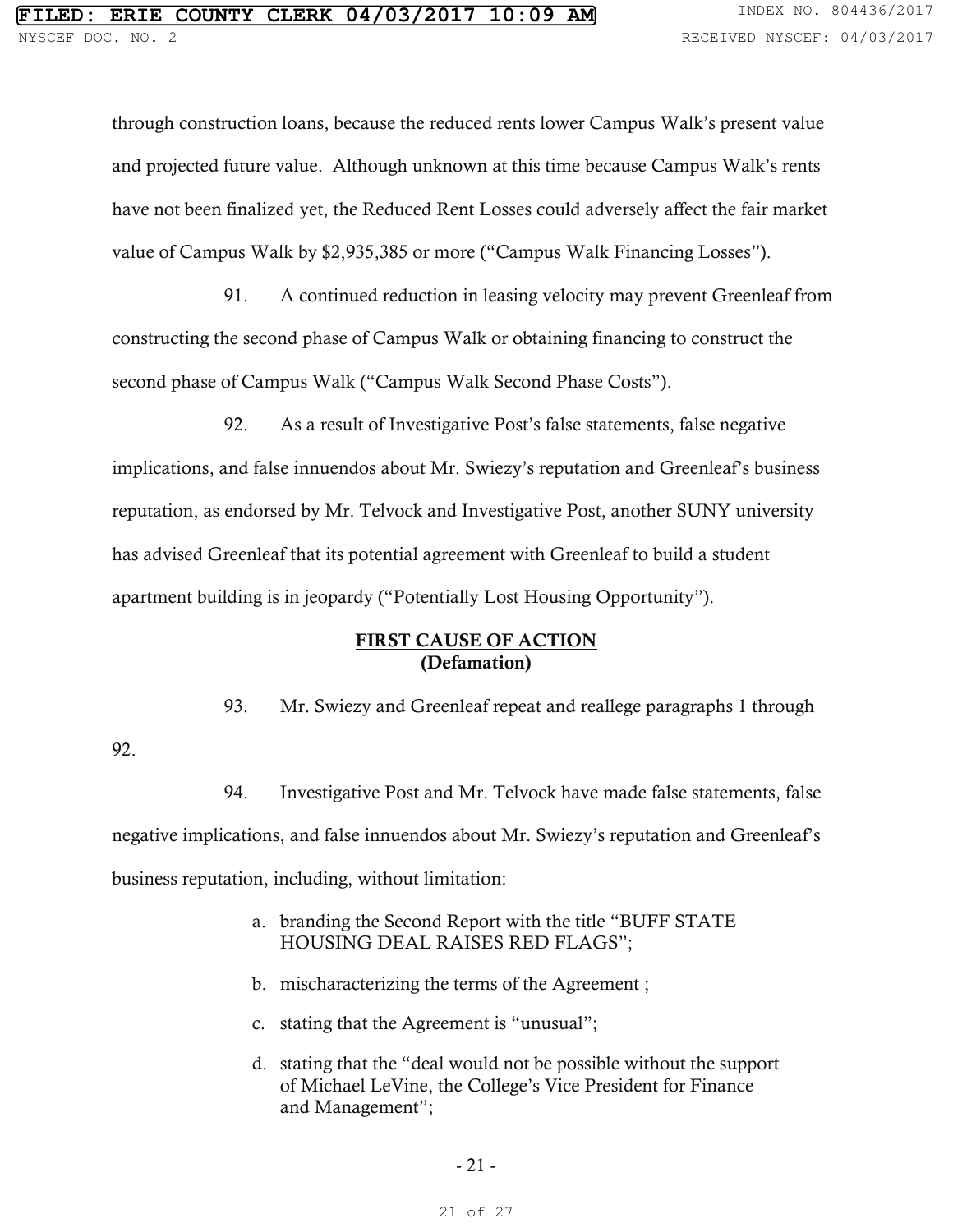- e. stating that Mr. Swiezy's and Greenleaf's reputation is "unsavory";
- f. stating that "Greenleaf was prosecuted in Housing Court at least twenty times" while omitting the time period in which those proceedings occurred;
- g. after attacking Mr. Swiezy's and Greenleaf's reputations, stating that "*[y]et* Buffalo State *still* negotiated an exclusive deal with Greenleaf" (emphasis added);
- h. stating that "nearly \$1,000,000 in real estate changed hands" in connection with the Agreement (when the value, as shown in public records at the Erie County Clerk's Office, is nowhere near \$1,000,000);
- i. stating that Mr. LeVine and Mr. Swiezy's relationship was "chummy" and not at "an arm's length";
- j. stating that the Agreement "facilitated the construction of the Project without competitive proposals" (when no "competitive proposals" were required for the Project);
- k. stating that the Agreement lacked "independent review by the State";
- l. making false statements about the "process . . . for competitive proposals" (when no "competitive proposals" were required for the Project);
- m. making false statements about the "usual rules" "for competitive proposals" (when no "usual rules" for "competitive proposals" applied to the Project);
- n. bolstering the false narrative of the Second Report through use of a "good government expert";
- o. stating that the "good government expert" actually stated that "the deal raises red flags" and "a lot of red flags";
- p. implying that Mr. Swiezy and Greenleaf have violated the law through the "good government expert's" statement that "[t]his contract needs to be stopped and reviewed by the Comptroller's office";
- q. implying that Mr. Swiezy's and Greenleaf's interactions with Buffalo State were unusual, inappropriate, or evidence of wrongful activities, through the statements that "LeVine visited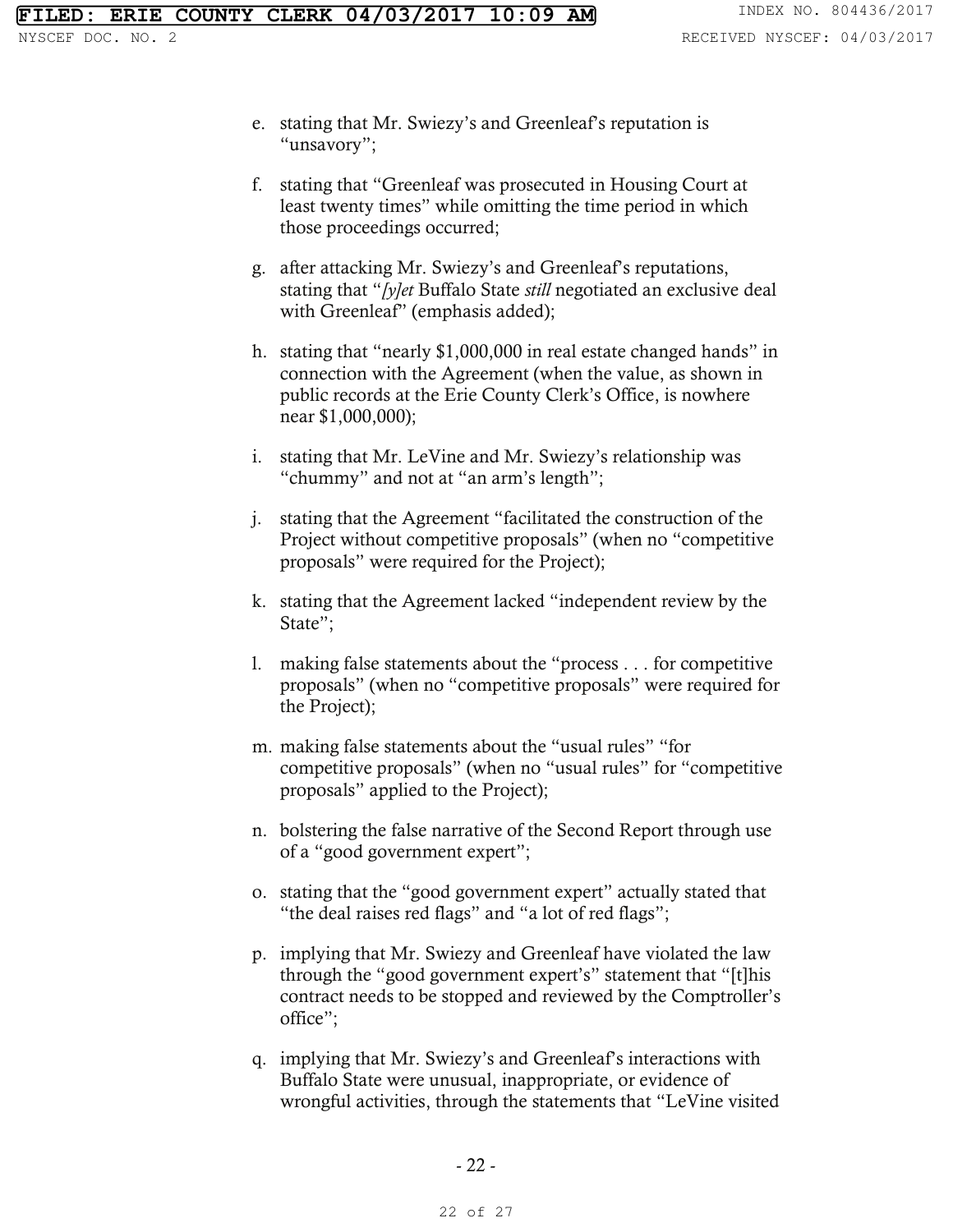banks with Swiezy to help him obtain a loan," "met with City officials to support [Greenleaf's] Project," and "even lent the college's PR staff to Greenleaf to help write press releases for the project's groundbreaking";

- r. stating that Mr. Swiezy "also gave LeVine's golf team a set of golf clubs as a gift";
- s. stating that "Buffalo State College will prohibit seniors from living on its Elmwood Avenue campus starting this fall"; and
- t. stating that "one good government advocate familiar with state procurement rules said the deal raises 'a lot of red flags'" ("Statements").
- 95. The Statements about Mr. Swiezy's and Greenleaf's business and

reputations are false, create false negative implications, and create false innuendos.

96. The Statements are about Mr. Swiezy's and Greenleaf's business and

reputations as real estate developers and property managers, and therefore constitute

defamation *per se*.

97. The Statements were published online and/or on television.

98. In making the Statements, Mr. Telvock and Investigative Post acted with actual malice.

99. Through the review of emails pertaining to the Agreement, the Project, Greenleaf, Buffalo State, and SUNY, and related discussions with representatives of Buffalo State and SUNY, and their review or failure to review easily verifiable information available in the public record, among other things, Mr. Telvock and Investigative Post, upon information and belief, entertained serious doubts as to the truth of the publication of the

Statements, or acted with a high degree of awareness of the probability of their falsity.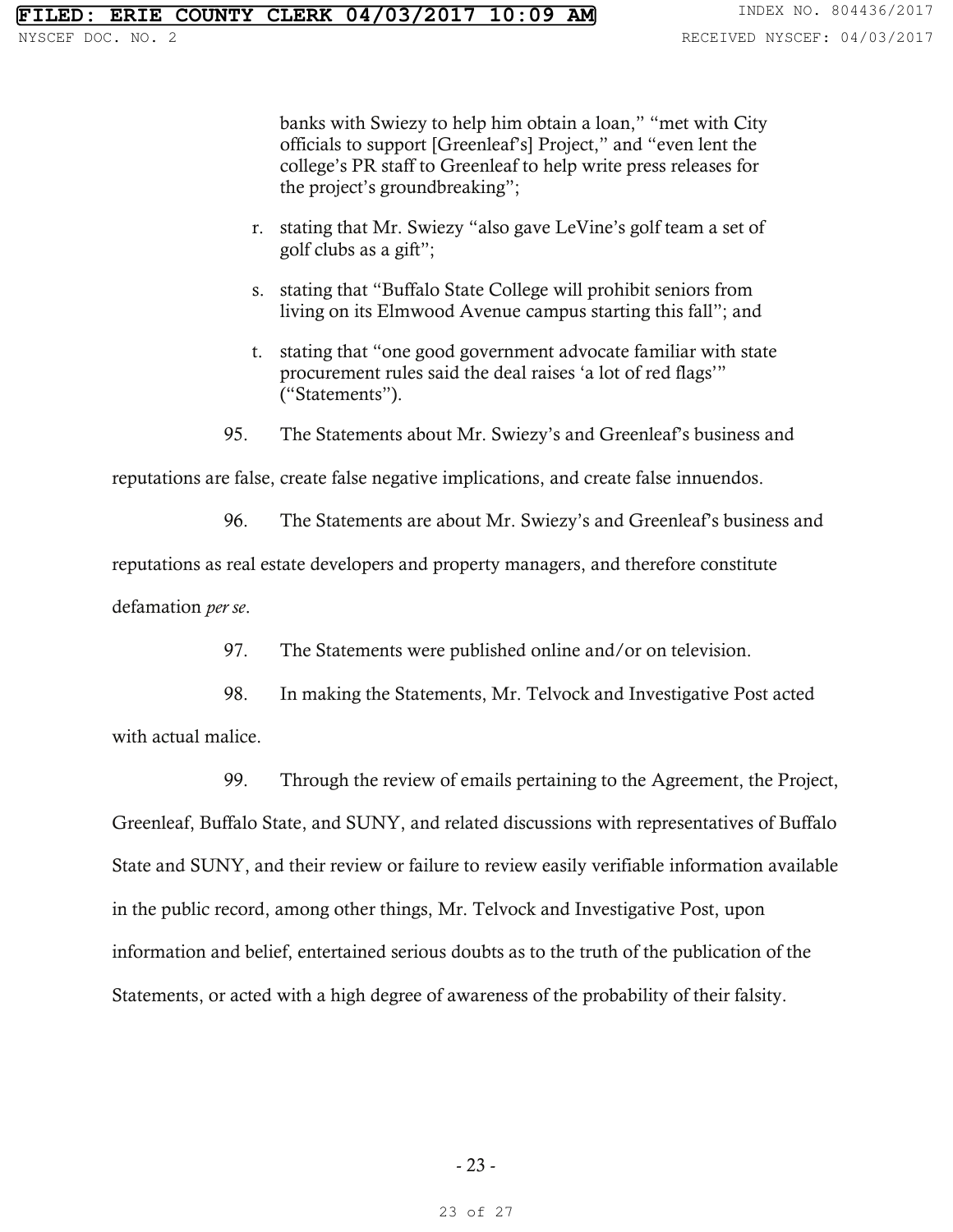100. The Second Report selectively aired approximately 30 seconds of Mr. Telvock's interview of Mr. LeVine, even though, upon information and belief, the interview lasted for approximately 25 minutes.

101. Given the selective editing of the First and Second Reports, and Mr. Telvock's familiarity with Greenleaf, Buffalo State, the Agreement, and the Project, as well as his failure to review easily verifiable information in the public record, among other things, Investigative Post's and Mr. Telvock's Statements represent a gross departure from journalistic standards.

102. Given the selective editing of the First and Second Reports, and Mr. Telvock's familiarity with Greenleaf, Buffalo State, the Agreement, and the Project, as well as his failure to review easily verifiable information in the public record, among other things, Investigative Post's and Mr. Telvock's Statements represent negligence.

103. Mr. Telvock and Investigative Post made the Statements without any authorization or privilege.

104. Mr. Telvock and Investigative Post made the Statements with the malicious intent to harm Mr. Swiezy's reputation and Greenleaf's business reputation.

105. Mr. Telvock and Investigative Post intended and endorsed the Statements' falsities and false negative inferences, insinuations, and innuendos about Mr. Swiezy's reputation and Greenleaf's business reputation, in an apparent attempt to bolster Investigative Post's "watchdog journalism" profile and elicit donations for the not-for-profit company.

106. As a result of the Statements' falsities, false negative implications, and false innuendos, Mr. Swiezy and Greenleaf have sustained damages in an amount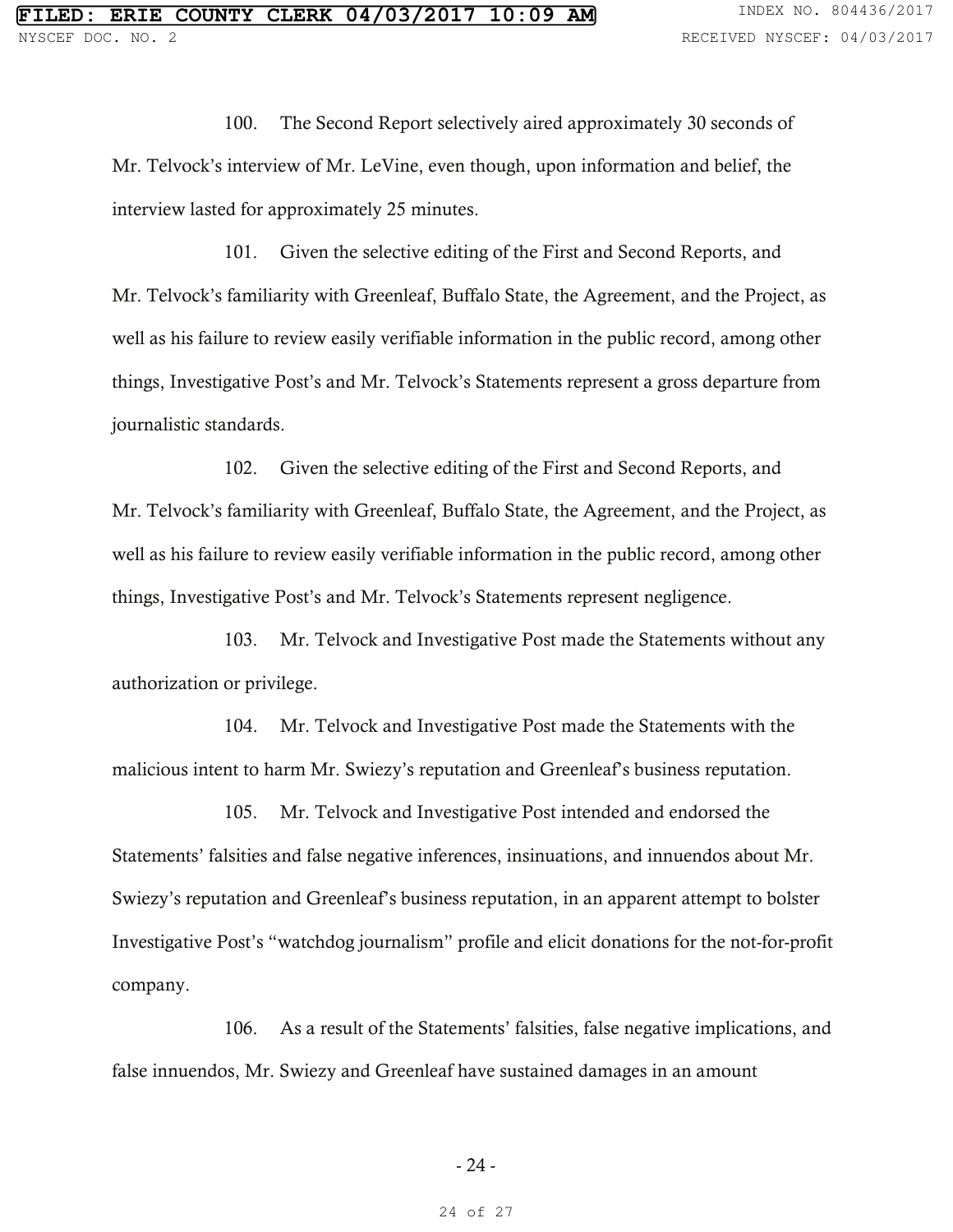exceeding \$3,000,000, based upon, including, without limitation, Lease Signing Costs, Reduced Rent Losses, Campus Walk Financing Losses, Campus Walk Second Phase Costs, and the Potentially Lost Housing Opportunity ("Special Damages").

### SECOND CAUSE OF ACTION (Injurious Falsehood)

107. Mr. Swiezy and Greenleaf repeat and reallege paragraphs 1 through

106.

108. The Statements about Mr. Swiezy's and Greenleaf's business and

reputations are false, create false negative implications, and create false innuendos.

109. The Statements were published online and/or on television.

110. Through the review of emails pertaining to the Agreement, the Project,

Greenleaf, Buffalo State, and SUNY, the review or failure to review easily verifiable information available in the public record, and related discussions with representatives of Buffalo State and SUNY, among other things, Mr. Telvock and Investigative Post, upon information and belief, entertained serious doubts as to the truth of the publication of the Statements, or acted with a high degree of awareness of the probability of their falsity.

111. In making the Statements, Mr. Telvock and Investigative Post acted with express or implied malice.

112. As a result of the Statements' falsities, false negative implications, and false innuendos, Mr. Swiezy and Greenleaf have sustained damages in an amount exceeding \$3,000,000, based upon, including, without limitation, the Special Damages.

 WHEREFORE, Mr. Swiezy and Greenleaf demand judgment against Investigative Post and Mr. Telvock, granting and awarding actual damages in an amount exceeding \$3,000,000, and compensatory and punitive damages in an amount determined

- 25 -

25 of 27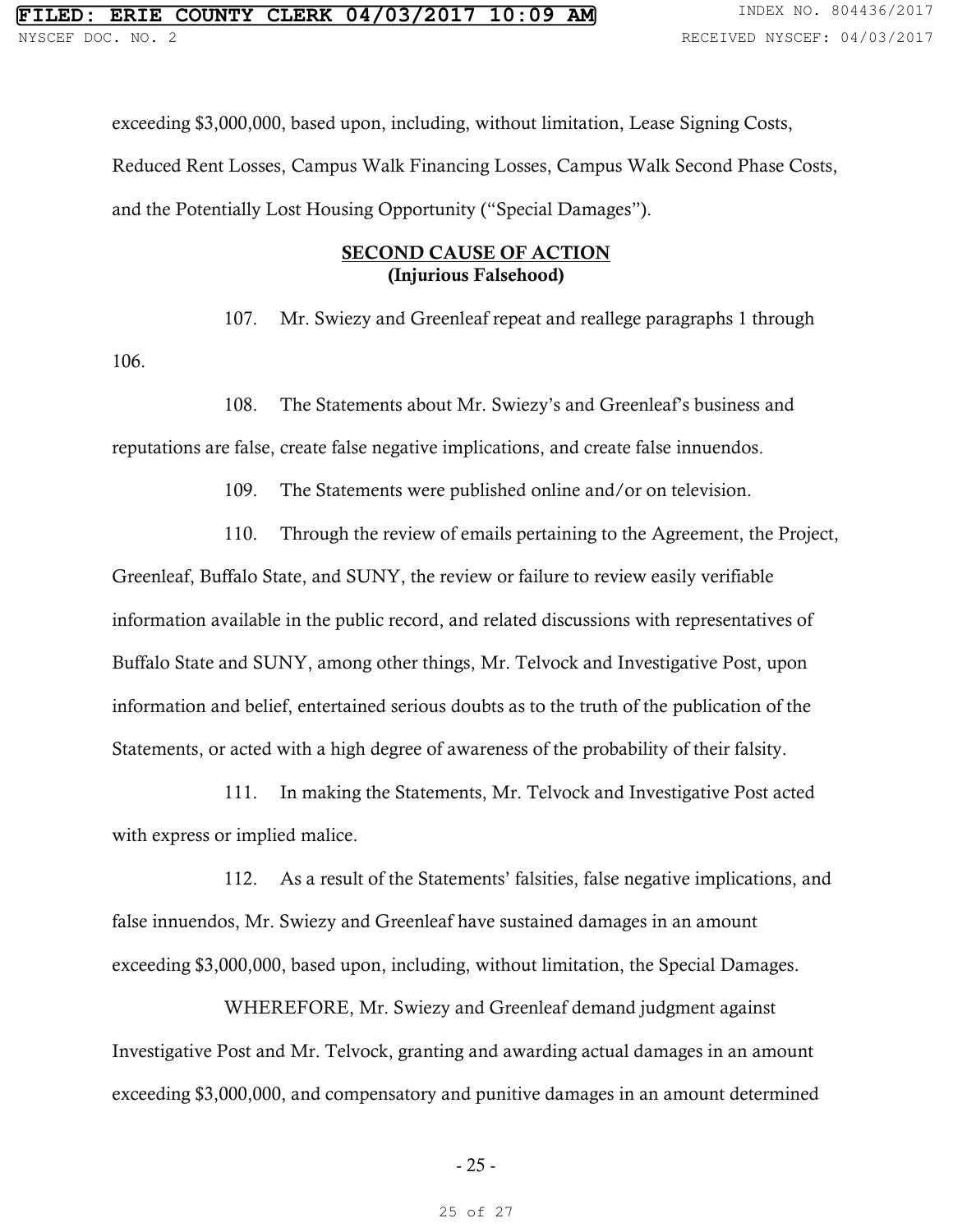by the Court, together with interest, costs, and attorneys' fees, and such other and further

relief as the Court deems just and proper.

Dated: Buffalo, New York April 3, 2017

PHILLIPS LYTLE LLP

Bv.

David J. McNamara **Andrew P. Devine Attorneys for Plaintiffs** Greenleaf Development & Construction, LLC and James R. Swiezy **One Canalside** 125 Main Street Buffalo, New York 14203-2887 Telephone No. (716) 847-8400 dmcnamara@phillipslytle.com adevine@phillipslytle.com

 $-26-$